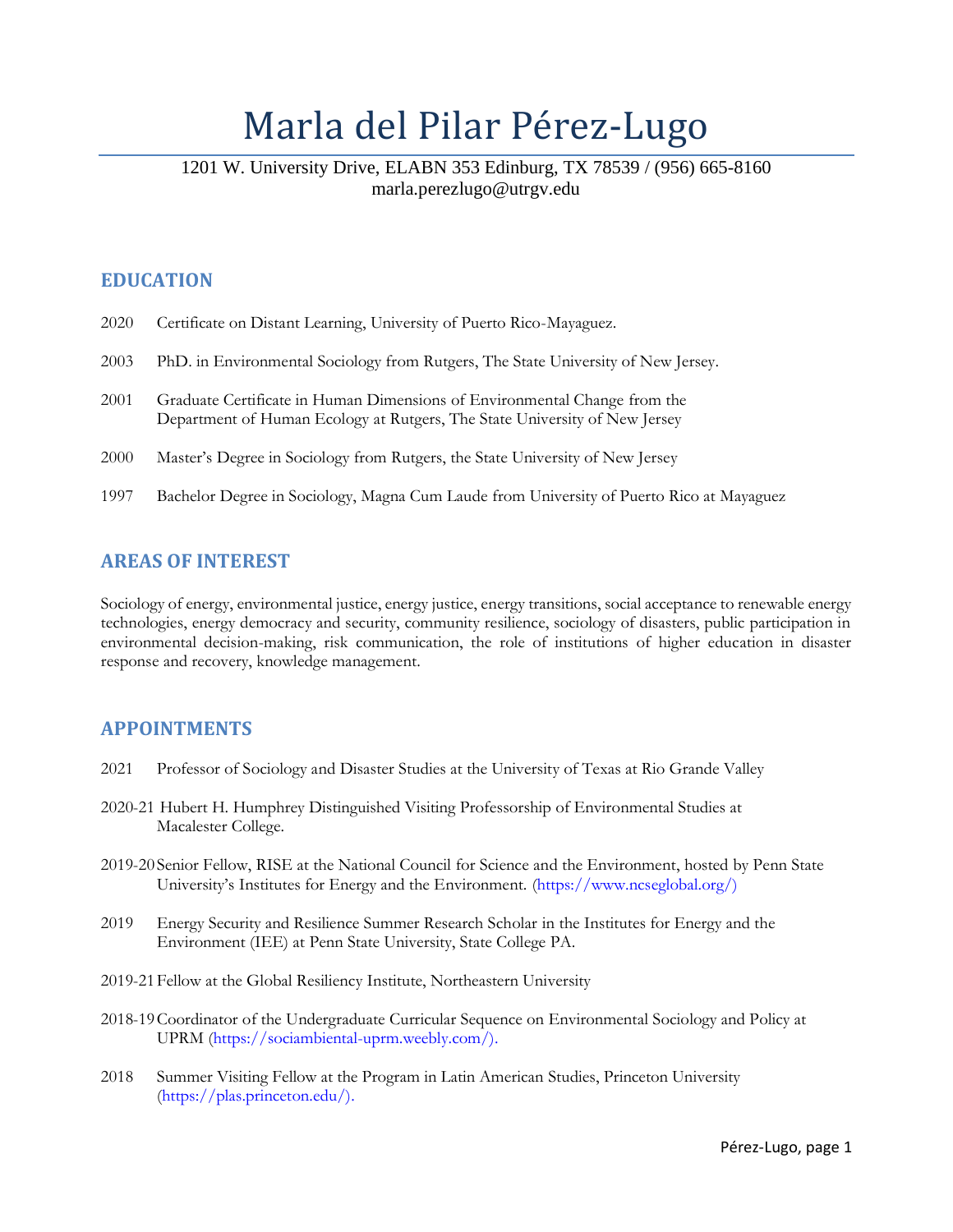- 2017 Visiting Fellow, School for the Future of Innovation in Society, Arizona State University, Tempe, Arizona [\(https://sfis.asu.edu/school-future-innovation-society\).](https://sfis.asu.edu/school-future-innovation-society))
- 2015-20 Co-Director of the UPR's National Institute for Energy and Island Sustainability Steering Committee [\(https://inesi.upr.edu/\)](https://inesi.upr.edu/).
- 2015-PresFull Professor in Sociology, Department of Social Sciences at University of Puerto Rico, Mayagüez [\(http://www.uprm.edu/p/ciso/profesores\)](http://www.uprm.edu/p/ciso/profesores).
- 2012-13Faculty Member at the Joint Master's Program in Electrical Engineering between University of Puerto Rico-Mayaguez and the Universidad Autónoma de Santo Domingo, teaching the course in Energy and Society
- 2011-12Coordinator of the Sociology Program for the Department of Social Sciences, University of Puerto Rico at Mayaguez [\(http://www.uprm.edu/p/ciso/sociologia\)](http://www.uprm.edu/p/ciso/sociologia)
- 2007-09Associate Director of ITEAS (Tropical Institute of Energy, Society and the Environment) at UPRM. [\(http://iteas.uprm.edu/\)](http://iteas.uprm.edu/))
- 2007-15Associate Professor in Sociology at the Department of Social Sciences at University of Puerto Rico Mayaguez Campus.
- 2004-05Director of the Center for Applied Social Research at the Department of Social Sciences, University of Puerto Rico at Mayaguez
- 2003-04Coordinator of the Sociology Program for the Department of Social Sciences, University of Puerto Rico at Mayaguez
- 2003-06Assistant Professor in Sociology at the Department of Social Sciences at University of Puerto Rico Mayaguez Campus.

# **ADVISORY BOARDS, ADVISORY NETWORKS AND STEERING COMMITTEES**

- 2021 Member of the Puertorrican Minds in Action (Mentes Puertorriqueñas en Acción) Advisory Board
- 2021 Invited member of the U.S. Department of Energy's Office of Energy Efficiency and Renewable Energy (EERE)'s Energy Equity and Environmental Justice Research Network created by The National Renewable Energy Laboratory (NREL), Pacific Northwest National Laboratory, Argonne National Laboratory, Lawrence Berkeley National Laboratory, and Sandia National Laboratories.
- 2019-23U.S. National Advisory of Environmental Health Sciences Council. <https://www.niehs.nih.gov/about/boards/naehsc/index.cfm>
- 2019-21Global Resilience Research Network Steering Committee. <https://globalresilience.northeastern.edu/network/>
- 2019-20U.S. National Advisory Committee, Environmental Protection Agency. [https://www.epa.gov/faca/nac](https://www.epa.gov/faca/nac-gac)[gac](https://www.epa.gov/faca/nac-gac)
- 2019 Resilient Power Puerto Rico, Renewable Microgrid Program Advisory Committee. <https://resilientpowerpr.org/>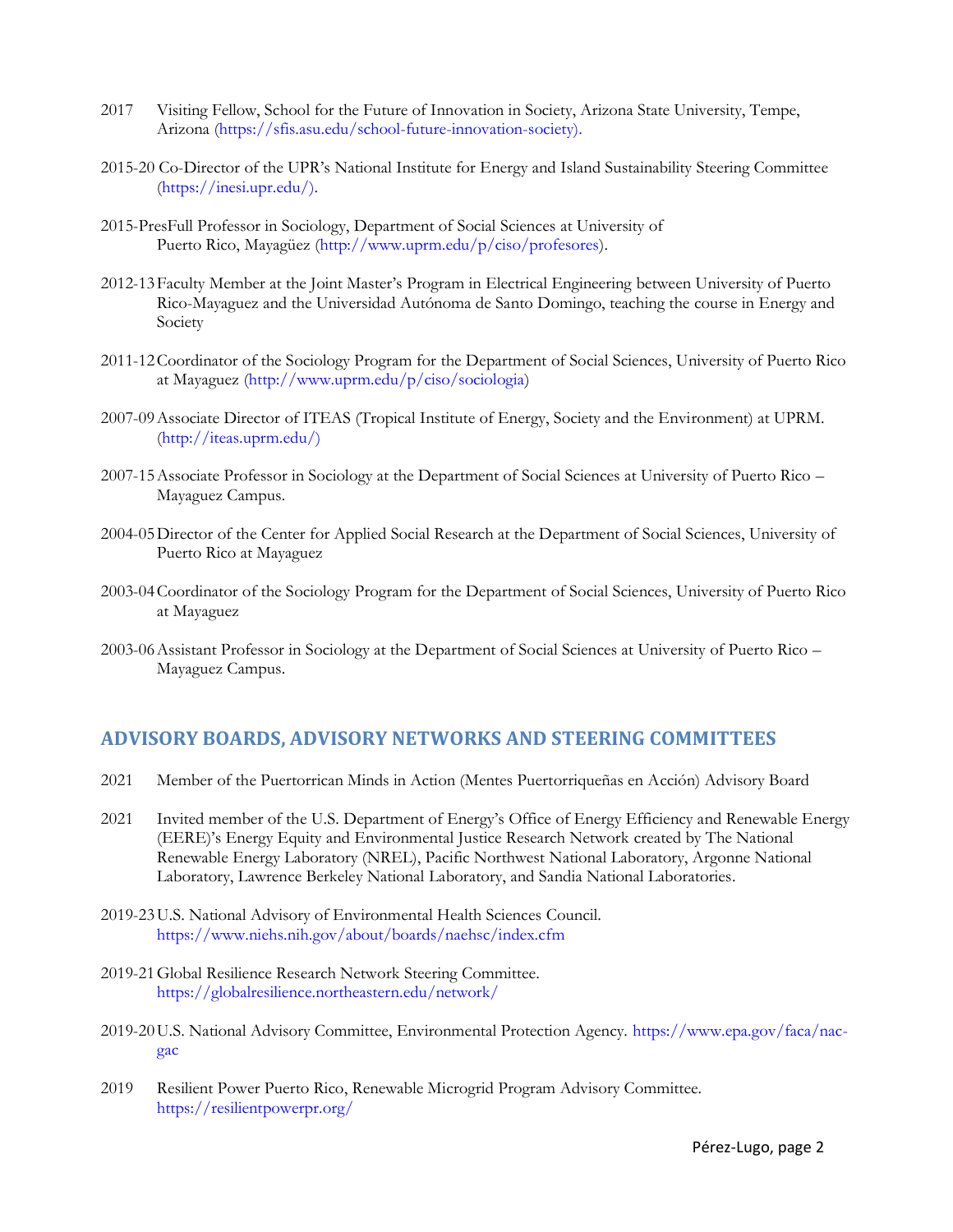### **PEER REVIEWED PUBLICATIONS**

- Asencio-Yace, Joan, Marla Perez Lugo, Cecilio Ortiz Garcia (In progress) "Transferring the Governance and Management Experience of Community Aqueducts onto Community Microgrids: An In-depth Case of Corcovada Arriba, Puerto Rico."
- Ojeda, Glorynel, Marla Perez-Lugo, Cecilio Ortiz Garcia and Elvia Melendez-Ackerman (Forthcoming) "Multisectoral perspectives toward a sustainable energy transition in Puerto Rico: Implications for the Post 2017 Atlantic Hurricane Season." Journal of Emergency Management.
- Wu, H., Perez-Lugo, M., Garcia, C.O. et al. Empowered Stakeholders: Female University Students' Leadership During the COVID-19-Triggered On-campus Evictions in Canada and the United States. Int J Disaster Risk Sci (2021). [https://doi.org/10.1007/s13753-021-00362-6.](https://doi.org/10.1007/s13753-021-00362-6) [https://link.springer.com/article/10.1007/s13753-021-00362-](https://link.springer.com/article/10.1007/s13753-021-00362-6?wt_mc=Internal.Event.1.SEM.ArticleAuthorOnlineFirst&utm_source=ArticleAuthorOnlineFirst&utm_medium=email&utm_content=AA_en_06082018&ArticleAuthorOnlineFirst_20210619) [6?wt\\_mc=Internal.Event.1.SEM.ArticleAuthorOnlineFirst&utm\\_source=ArticleAuthorOnlineFirst&ut](https://link.springer.com/article/10.1007/s13753-021-00362-6?wt_mc=Internal.Event.1.SEM.ArticleAuthorOnlineFirst&utm_source=ArticleAuthorOnlineFirst&utm_medium=email&utm_content=AA_en_06082018&ArticleAuthorOnlineFirst_20210619) [m\\_medium=email&utm\\_content=AA\\_en\\_06082018&ArticleAuthorOnlineFirst\\_20210619](https://link.springer.com/article/10.1007/s13753-021-00362-6?wt_mc=Internal.Event.1.SEM.ArticleAuthorOnlineFirst&utm_source=ArticleAuthorOnlineFirst&utm_medium=email&utm_content=AA_en_06082018&ArticleAuthorOnlineFirst_20210619)
- Bennett, J. A,Claire N. Trevisan, Joseph F. DeCarolis, Cecilio Ortiz-García, Marla Pérez-Lugo, Bevin T. Etienne and Andres F. Clarens (Jan, 2021) "Extending Energy System Modelling to Include Extreme Weather Risks and Application to Hurricane Events in Puerto Rico". Nature Energy, https://doi.org/10.1038/s41560-020-00758-6.
- Jiménez-González, Jenniffer, Joan I. Asencio-Yace, Marla Pérez-Lugo, Agustín Irizarry-Rivera (2018) "Compound Index: Reliability, Resilience, and Social Forces for the Sustainability of Isolated Community Microgrids (ICMGs) After Catastrophic Weather Events (CWEs)". Proceedings of Resilience Week 2018: Transforming the Resilience of Critical Infraestructures and Communities.
- Rodriguez-Martinez, Manuel, Efrain O'Neill-Carrillo, Marla Perez-Lugo, Fabio Andrade, Wilson Rivera, Agustin Irizarry, Rafael Rodriguez-Solis, Cecilio Ortiz-Garcia, Eduardo Lugo (2016). "A case for Open Access Smart Grids (OASIS)" Proceedings of the 2016 IEEE Conference on Technologies for Sustainability (SusTech).<https://ieeexplore.ieee.org/document/7897162/>
- Perez-Lugo, M., Badillo, M. V., & Santos, J. R. (2015). Diseño y avalúo de campañas de educación ambiental: El caso de la Cuenca hidrográfica del Río Grande de Añasco. *Revista de Administración Pública (Etapa IV-Colección completa)*, 17-48. <https://revistas.upr.edu/index.php/ap/article/view/679>
- E. O'Neill-Carrillo, C. Ortiz-Garcia, M. Perez, I. Baiges, S. Minos (2010) "Experiences with Stakeholder Engagement in Transitioning to an Increased Use of Renewable Energy Systems," Proceedings of the IEEE International Symposium on Sustainable Systems and Technology, Washington, DC, May 2010. <https://ieeexplore.ieee.org/document/5507732/>
- E. O'Neill-Carrillo, M. Perez-Lugo, C. Ortiz-Garcia, A. A. Irizarry-Rivera, J.A. Colucci-Rs (2008) "Sustainable Energy: Balancing the Economic, Environmental and Social Dimensions of Energy," Proceedings of Energy 2030: IEEE Conference on Global Sustainable Energy Infrastructure, November 2008, Atlanta, GA. <https://ieeexplore.ieee.org/document/4781010/>
- E. O'Neill-Carrillo, W. Frey, C. Ortiz-Garcia, A. A. Irizarry-Rivera, M. Perez-Lugo, J.A. Colucci-Rios (2008) "Advancing a Sustainable Energy Ethics Through Stakeholder Engagement," Proceedings of Energy 2030: IEEE Conference on Global Sustainable Energy Infrastructure, November 2008, Atlanta, GA. <https://ieeexplore.ieee.org/document/4781008/>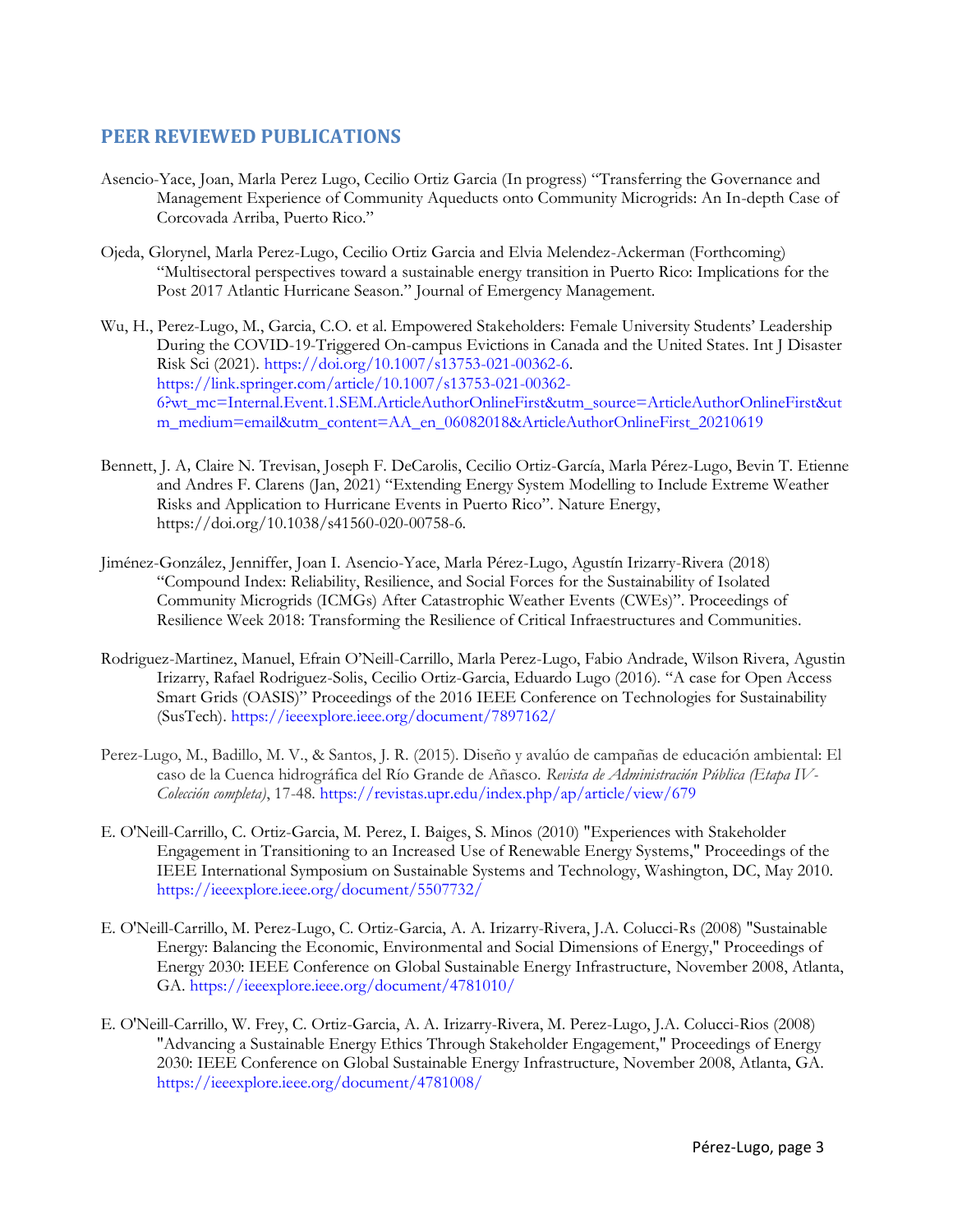- Perez-Lugo, Marla and María Victoria Badillo (2007) *"Environmental Education Projects and Community Participation: The Case of the Río Grande de Añasco Watershed in Puerto Rico."* Proceedings of the The State of Environmental Justice in America 2007 Conference. Howard University School of Law, Washington, DC.
- Perez-Lugo, Marla, María Victoria Badillo y Jorge Rivera Santos (2006) *"Diseño y Avalúo de Campañas Educativas: El Caso de la Cuenca Hidrográfica del Río Grande de Añasco."* [Design and Assessment of Educational Campaigns: The Case of the Río Grande de Añasco Watershed.] Paper for a special issue on multidisciplinary approaches to public administration of the Journal of Public Administration published by the School of Public Administration at the University of Puerto Rico at Rio Piedras.
- Perez-Lugo, Marla. (May 2004) *"Re-Thinking Media Uses in Natural Disaster Situations: A New Focus on the Impact Phase."* Sociological Inquiry. Vol. 74, No. 2. Pp 210-225.
- Osinubi, O., Rovner, E., Sinha, S., Perez-Lugo, M., and Demissie, K. (2004) *"Efficacy of Tobacco Dependence Treatment in the Context of a "Smoke Free Grounds" Worksite Policy: A Case Study"* American Journal of Industrial Medicine. 46:180-187. <https://onlinelibrary.wiley.com/doi/abs/10.1002/ajim.20020>
- Burger, J., McDermott, M. H., Chess, C., Bochenek, E., Perez-Lugo, M., & Pflugh, K. K. (August, 2003). *"Evaluating Risk Communication about Fish Consumption Advisories: Efficacy of a brochure vs. a classroom lesson in Spanish and English."* Risk Analysis. Vol. 23, Issue 4, pp: 791.
- McDermott, M., Chess C., Kerry Kirk Pflugh, Marla Perez-Lugo, Eleanor Bochenek, and Joanna Burger (2003) *"Communicating a complex message to the population most at risk: an outreach strategy for fish consumption advisories."*  Journal of Applied Environmental Education & Communication. 2:39-48. <https://www.tandfonline.com/doi/abs/10.1080/15330150301346>
- Osinubi, O., Moline, J., Rovner, E., Sinha, S., Perez-Lugo, M., Demissie, K., and Kipen H. M., (May, 2003) *"A pilot Study of Telephone-Based Smoking Cessation Intervention in Asbestos Workers"* Journal of Occupational and Environmental Medicine. Vol. 45, Num. 5. pp: 569-574. <https://www.ncbi.nlm.nih.gov/pubmed/12762083>
- Perez-Lugo, Marla. (March, 2001) "*The Mass Media and Disaster Awareness in Puerto Rico: A Case Study of the Floods in Barrio Tortugo."* Organizations & Environment. Volume 14, Number 1, March 2001. <http://journals.sagepub.com/doi/abs/10.1177/1086026601141003>
- Rudel, Thomas K., M. Perez-Lugo, and H. Zichal, *"When fields revert to forest: development and spontaneous reforestation in post-war Puerto Rico."* The Professional Geographer, Volume 52, Number 3, August 2000. <https://www.tandfonline.com/doi/abs/10.1111/0033-0124.00233>

# **BOOKS, EDITED VOLUMES AND BOOK CHAPTERS**

- Perez-Lugo, Marla, Cecilio Ortiz-Garcia and Didier Valdes (Forthcoming) "Understanding Hurricane Maria: Disaster Response as Transition Management." Chapter on disaster response and management for the edited volume Hurricane Maria in Puerto Rico: Disaster, Vulnerability & Resiliency by Marie Mora, Alberto Dávila and Havidán Rodriguez.
- Ortiz-Garcia, Cecilio, and Marla Perez Lugo (Forthcoming) "Beyond the Ivory Tower: Exploring the Role of Universities Towards Sustainable Energy Transitions in Post Disaster Environments." Chapter on the book Routledge Handbook of Energy Democracy edited by Andrea M. Feldpausch-Parker, Leah Sprain, Danielle Endres, Tarla Rai Peterson.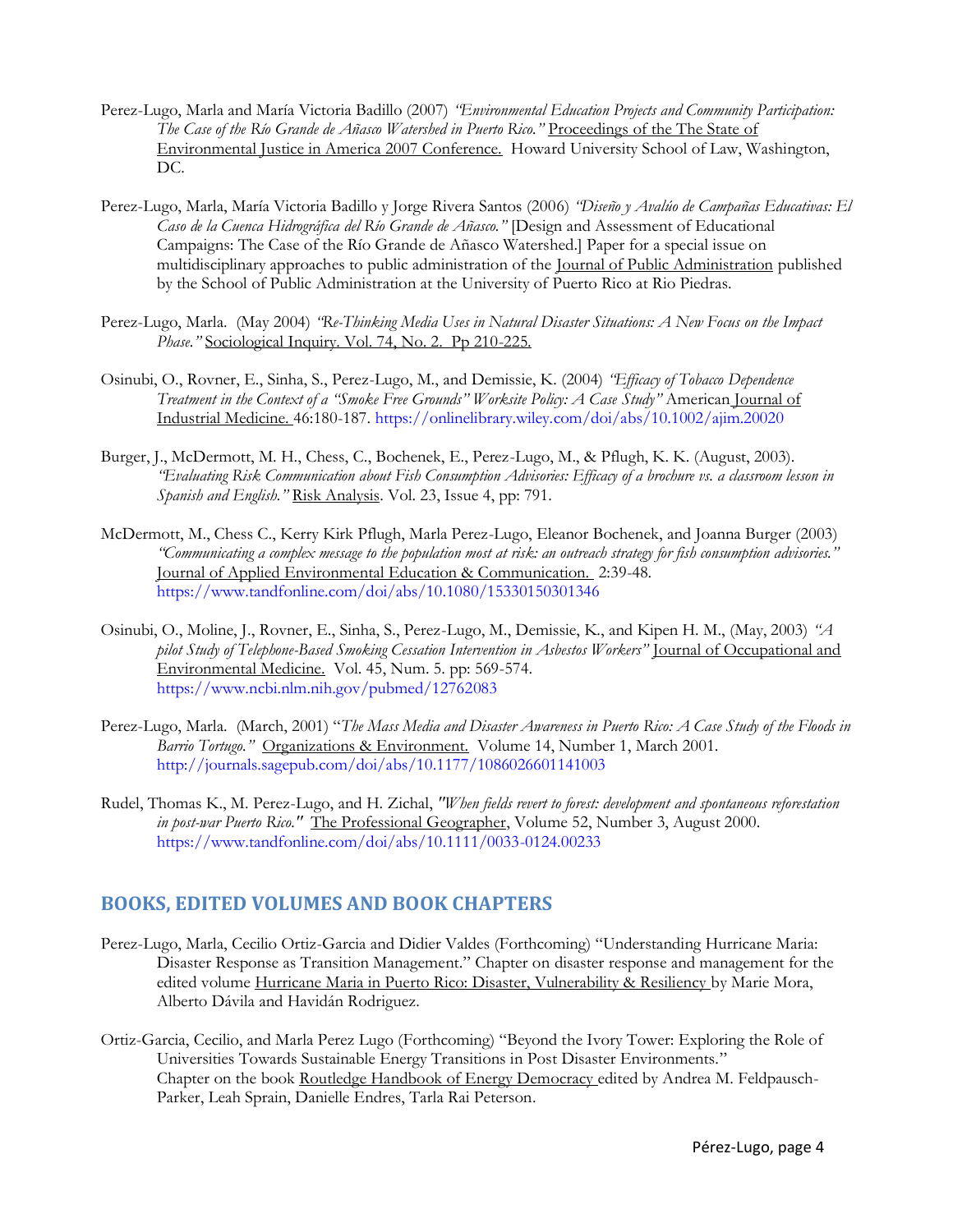[https://books.google.com/books?id=FoW6DwAAQBAJ&lpg=PA104&ots=EJ6qRaCjb4&dq=marla%](https://books.google.com/books?id=FoW6DwAAQBAJ&lpg=PA104&ots=EJ6qRaCjb4&dq=marla%20perez%20lugo&pg=PA105#v=onepage&q=marla%20perez%20lugo&f=false) [20perez%20lugo&pg=PA105#v=onepage&q=marla%20perez%20lugo&f=false](https://books.google.com/books?id=FoW6DwAAQBAJ&lpg=PA104&ots=EJ6qRaCjb4&dq=marla%20perez%20lugo&pg=PA105#v=onepage&q=marla%20perez%20lugo&f=false)

- Ortiz García, Cecilio and Marla Pérez Lugo (2017) "UPR y Recortes Presupuestarios: Implicaciones en la Docencia, la Investigación y los Servicios" in the book Comentarios a la Reforma Laboral. Ed. Carlos Ala Santiago Rivera. Available at [https://bibliotecaap.wordpress.com/2017/06/05/comentario-a-la](https://bibliotecaap.wordpress.com/2017/06/05/comentario-a-la-reforma-laboral-2017-libro/)[reforma-laboral-2017-libro/.](https://bibliotecaap.wordpress.com/2017/06/05/comentario-a-la-reforma-laboral-2017-libro/)
- M. Pérez-Lugo, E. O'Neill-Carrillo, C. Ortiz-García, A. Irizarry-Rivera, J. Colucci-Rios (2011) "Instituto Tropical de Energía, Ambiente y Sociedad: Un acercamiento transdisciplinario al problema energético de Puerto Rico." In the edited volumen Utopías: Otras Universidades Posibles by Lissette Rolon, Centro de Publicaciones Académicas. University of Puerto Rico-Mayaguez, PR. [http://editoraemergente.com/product.php?id\\_product=109](http://editoraemergente.com/product.php?id_product=109)
- Ortiz García, C. and Perez Lugo, M. (2009), Community Perceptions and Attitudes about locating a pilot wind farm in Vieques: Recommendations for effective communication and public participation strategies; Research Report, Tropical Institute of Energy, Environment and Society; University of Puerto Rico-Mayaguez Press. [http://iteas.uprm.edu/docs/antologia\\_ITEAS\\_2009.pdf](http://iteas.uprm.edu/docs/antologia_ITEAS_2009.pdf)
- Perez Lugo, Marla (Editor) "Energía Sostenible: Antología de lecturas del Instituto Tropical de Energía, Ambiente y Sociedad de la UPRM". Vol. 2009 [http://iteas.uprm.edu/docs/antologia\\_ITEAS\\_2009.pdf](http://iteas.uprm.edu/docs/antologia_ITEAS_2009.pdf)
- Perez Lugo, Marla (Editor) "Energía Sostenible: Antología de lecturas del Instituto Tropical de Energía, Ambiente y Sociedad de la UPRM". Vol. 2008 [http://iteas.uprm.edu/docs/Publicacion\\_ITEAS\\_2008.pdf](http://iteas.uprm.edu/docs/Publicacion_ITEAS_2008.pdf)

#### **SCIENTIFIC REPORTS**

- Pérez Lugo, M. D., Wu, H., Gonzalez, F., Castillo, A., and Ortiz García, C. (2020). Exploring the Experiences of University Students Evicted from On-Campus Housing During the COVID-19 Pandemic: An International Comparison. Natural Hazards Center Quick Response Grant Report Series, 311. Boulder, CO: Natural Hazards Center, University of Colorado Boulder. Available at: [https://hazards.colorado.edu/quick-response-report/exploring-the-experiences-of-university-students](https://hazards.colorado.edu/quick-response-report/exploring-the-experiences-of-university-students-evicted-from-on-campus-housing-during-the-covid-19-pandemic)[evicted-from-on-campus-housing-during-the-covid-19-pandemic](https://hazards.colorado.edu/quick-response-report/exploring-the-experiences-of-university-students-evicted-from-on-campus-housing-during-the-covid-19-pandemic)
- Jaramillo, Loraima; Lionel Orama; Marla Perez Lugo; Cecilio Ortiz; Marcel Castro and Jonathan Castillo (2018) Puerto Rico's State of Energy Report – 2017. Submitted to the Puerto Rico's Office of Energy Policy.
- Jaramillo, Loraima; Lionel Orama; Marla Perez Lugo; Cecilio Ortiz; Marcel Castro and Jonathan Castillo (2017) Puerto Rico's State of Energy Report – 2016. Submitted to the Puerto Rico's Office of Energy Policy.
- Ortiz-Garcia, Cecilio and Marla Perez Lugo (2017) "Chapter on Energy Issues" in the Puerto Rico Climate Change Council Report 2017.
- Jaramillo, Loraima; Lionel Orama; Marla Perez Lugo; Cecilio Ortiz; Marcel Castro and Jonathan Castillo (2016) Puerto Rico's State of Energy Report – 2015. Available at [http://www.oeppe.pr.gov/Temas%20de%20Inters/Informe%20Anual%20Situacion%20Energetica%2](http://www.oeppe.pr.gov/Temas%20de%20Inters/Informe%20Anual%20Situacion%20Energetica%202015-Final.pdf) [02015-Final.pdf](http://www.oeppe.pr.gov/Temas%20de%20Inters/Informe%20Anual%20Situacion%20Energetica%202015-Final.pdf)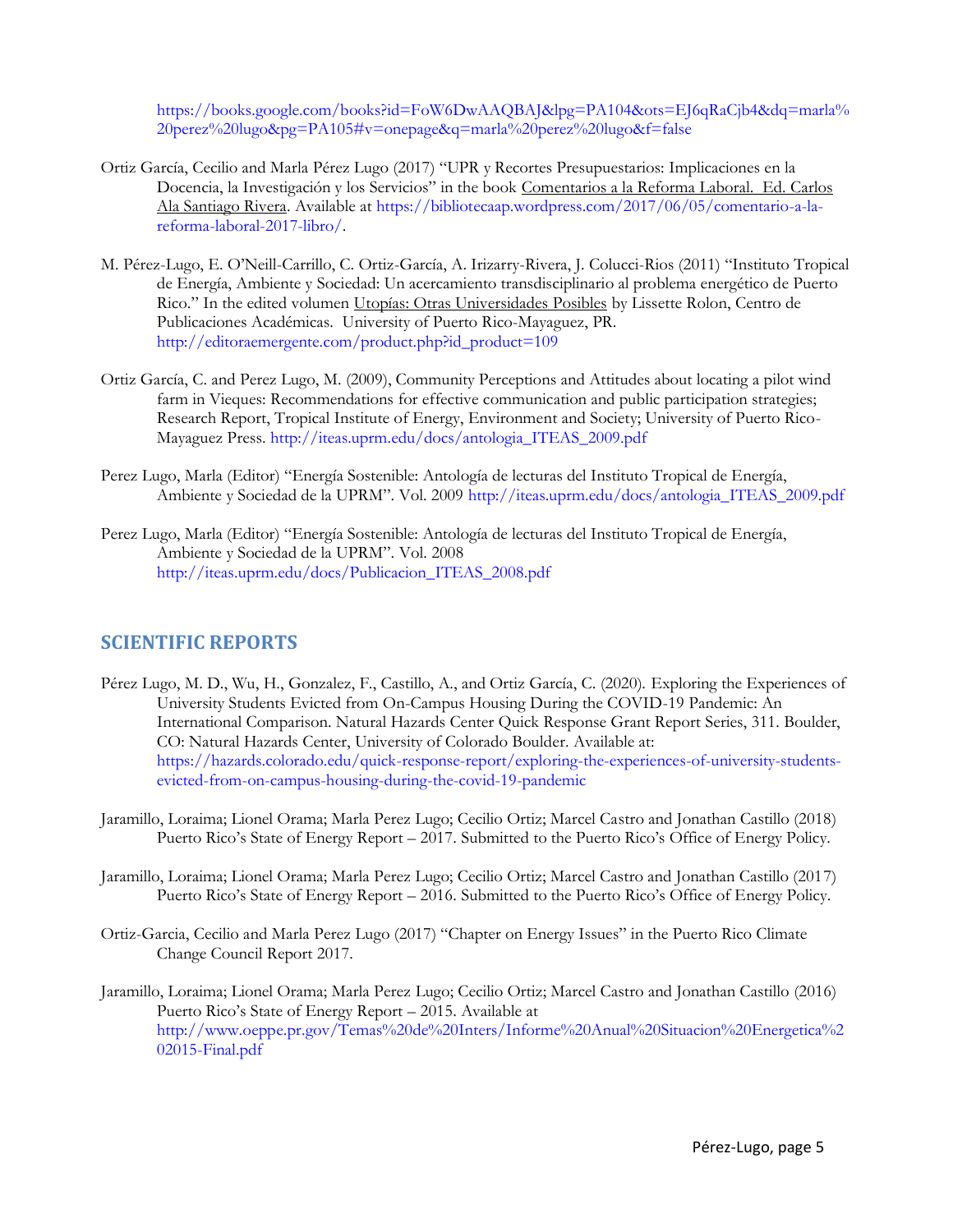- Perez-Lugo, Marla; Lionel Orama, Ignacio Gallegos and Rafael Vega (2016) "Estudio de Caso: Acueducto Comunitario de Juan Asencio en Aguas Buenas". Submitted to ASAJA-PR. <https://inesi.upr.edu/publicaciones.php>
- Perez Lugo, Marla; Cecilio Ortiz Garcia, Victor Ruiz Aviles, Lionel Orama, Luis Rodriguez, Bryan Santana, Fernando Vargas and Rafael Vega (2016) "Identificación de Recursos Energéticos Renovables para Acueductos Comunitarios Sostenibles". Submitted to the Puerto Rico's Office of Special Communities. <https://inesi.upr.edu/publicaciones.php>
- Perez-Lugo, Marla and Cecilio Ortiz-Garcia (2012) "Aceptación sociopolítica a los proyectos eólicos propuestos para Santa Isabel, Puerto Rico". Submitted to Aspenall Energies, LLC.
- Pérez-Lugo, Marla and Cecilio Ortiz-Garcia (2012) "Estudio de percepción y actitudes hacia la energía renovable y el desarrollo de un proyecto eólico entre los residentes del sector amador en Camuy." Submitted to Aspenall Energies, LLC.
- Pérez-Lugo and Cecilio Ortiz-García (2011) Plan de Educación y Participación Comunitaria Para el Plan de Manejo de Aguas de Escorrentía en el Municipio de Mayagüez. Submitted to the Puerto Rico Water Resources and Environmental Research Institute, at UPRM.
- Perez-Lugo, Marla and Cecilio Ortiz-Garcia (2009) "Social Acceptance to the installation of wind turbines in Bacardi, Cataño PR." Submitted to Aspenall Energies, LLC.
- Perez-Lugo, Marla, Cecilio Ortiz-Garcia and Ivan Baiges (2008) "Study on Community Perception and Attitudes About the Location of a Pilot Windfarm Project in Vieques: Recommendations for Effective Community Participation and Education Strategies." Submitted to Aspenall Energies, LLC.
- Perez-Lugo, Marla, María Victoria Badillo and Jorge Rivera Santos (2006) "Diseño y Avalúo de Campañas Educativas: El Caso de la Cuenca Hidrográfica del Río Grande de Añasco." Submitted to the Puerto Rico Water Resources and Environmental Research Institute, at UPRM.
- Perez-Lugo, Marla. *"The Mass Media, Political Fragmentation, and Environmental Injustice in Puerto Rico: A case Study of the Floods in Barrio Tortugo."* Quick Response Report (QR 113). Natural Hazard Research Center at Boulder, Colorado. March 12, 1999. [\(http://www.colorado.edu/IBS/hazards/qr/qr113.html\).](http://www.colorado.edu/IBS/hazards/qr/qr113.html))

# **NON-PEER REVIEWED PUBLICATIONS**

- Instituto Nacional de Energía y Sostenibilidad Isleña (2018) "Manual para el Consumidor de Energía Eléctrica. Developed for the Independent Office for Consumer Protection. [https://www.scribd.com/document/380760252/Manual-del-Consumidor-de-Energi-a-Ele-ctrica-de-](https://www.scribd.com/document/380760252/Manual-del-Consumidor-de-Energi-a-Ele-ctrica-de-Puerto-Rico)[Puerto-Rico](https://www.scribd.com/document/380760252/Manual-del-Consumidor-de-Energi-a-Ele-ctrica-de-Puerto-Rico)
- Ortiz Garcia, Cecilio and Marla Perez Lugo (2015) Catalog of Resources in Energy and Sustainability in the System of the University of Puerto Rico. National Institute for Energy and Island Sustainability and the UPR President's Office, University of Puerto Rico.<https://inesi.upr.edu/catalogo.php>
- Pérez-Lugo, Marla (2014) "Taxonomía de un Problema Perverso y el Rompecabezas de la Energía." Revista Ambiental Corriente Verde: La Naturaleza Exige Acción. Vol. 5, Núm. 2. Corriente Verde, Inc. Luquillo, PR.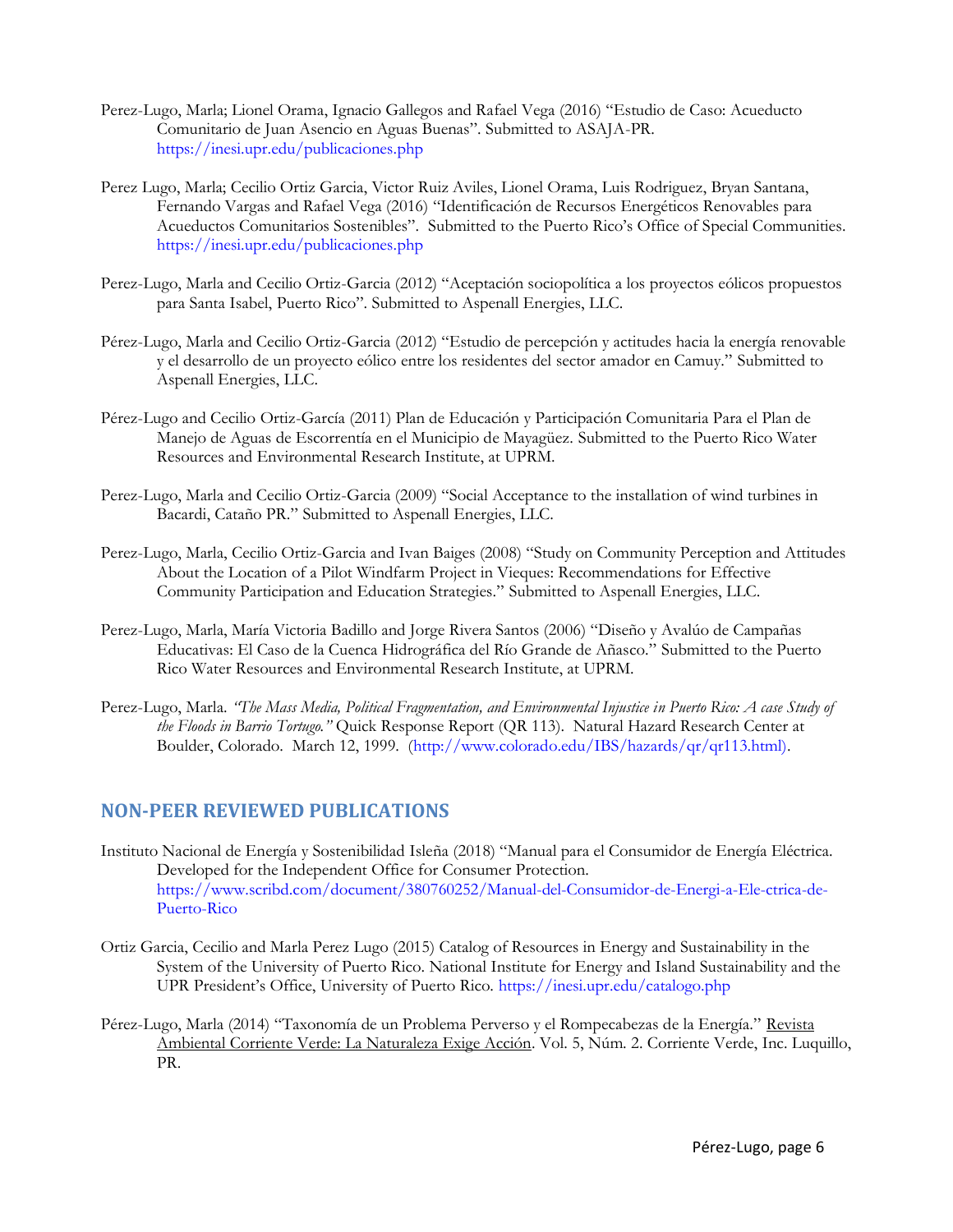- Pérez-Lugo, Marla (2009) "Oposición Comunitaria y Ambientalista al Gasoducto: La Necesidad de Cambio en el Manejo de Nuestros Recursos". [Special Article for the Environmental Magazine of the Cumbre Social of Puerto Rico]
- Ortiz-García, Cecilio and Marla Pérez Lugo (2008) "El Papel del Académico/Experto en los Procesos de Política Pública en Puerto Rico: Explorando el Liderazgo Político" [The Role of the Academic/Expert in the Policy Process in Puerto Rico] AERYC. March.

## **NON-ACADEMIC PUBLICATIONS**

- Ortiz Garcia, Cecilio & Marla Perez Lugo (2020) Colonizing Higher Education: The Threat of ICE and a Call for Resistance. [https://medium.com/@marla.perez2/colonizing-higher-education-the-threat-of-ice-and-a](https://medium.com/@marla.perez2/colonizing-higher-education-the-threat-of-ice-and-a-call-for-resistance-15a16d1c5789)[call-for-resistance-15a16d1c5789.](https://medium.com/@marla.perez2/colonizing-higher-education-the-threat-of-ice-and-a-call-for-resistance-15a16d1c5789)
- Perez-Lugo, M, and Cecilio Ortiz García (2019) "The RISE Network: Towards a New Framework for University Interventions in Disasters" NCSE Essays. [https://www.ncseglobal.org/ncse-essays/rise-network](https://www.ncseglobal.org/ncse-essays/rise-network-towards-new-framework-university-interventions-disasters)[towards-new-framework-university-interventions-disasters](https://www.ncseglobal.org/ncse-essays/rise-network-towards-new-framework-university-interventions-disasters)
- Pérez Lugo, Marla and Cecilio Ortiz García (2018) "El problema con la autogestión". Opinion piece published by El Nuevo Día, Digital Version on May 8. <https://www.elnuevodia.com/opinion/columnas/elproblemaconlaautogestion-columna-2420951/>
- Pérez-Lugo, Marla (2018) "Lo que no menciona el gobernador" Opinion piece published by El Nuevo Dia, Digital Version on January 24. <https://www.elnuevodia.com/opinion/columnas/loquenomencionaelgobernador-columna-2392627/>
- Pérez-Lugo, Marla (2017) "Transformación Energética" Opinion piece published by El Nuevo Dia, Digital Version on October 11. [https://www.elnuevodia.com/opinion/columnas/transformacionenergetica](https://www.elnuevodia.com/opinion/columnas/transformacionenergetica-columna-2364956/)[columna-2364956/](https://www.elnuevodia.com/opinion/columnas/transformacionenergetica-columna-2364956/)
- Pérez Lugo, Marla (2017) "Doble vara en las finanzas del País" Opinion piece published by El Nuevo Dia, Digital Version, on February 23. <https://www.elnuevodia.com/opinion/columnas/doblevaraenlasfinanzasdelpais-columna-2294505/>
- Ortiz-Garcia, Cecilio and Marla Perez Lugo (2017) "El Dilema Social de la UPR". Opinion piece published by El Nuevo Dia, Digital Version, on February 17. <https://www.elnuevodia.com/opinion/columnas/eldilemasocialdelaupr-columna-2292615>
- Pérez-Lugo, Marla and Cecilio Ortiz Garcia (2016) "Privatizar la AEE, ¿para qué?" Opinion piece published by El Nuevo Dia, Digital Version, on October 10. <https://www.elnuevodia.com/opinion/columnas/privatizarlaaeeparaque-columna-2250018/>
- Pérez-Lugo, Marla and Cecilio Ortiz García (2009) "De Agendas, Alternativas y Políticas Públicas: Energía y la Sociedad Puertorriqueña" [Special Article for the Series on Renewable Energy published by the Semanario Claridad]. [http://aceer.uprm.edu/pdfs/dilema\\_energetico.pdf](http://aceer.uprm.edu/pdfs/dilema_energetico.pdf)
- Perez-Lugo, Marla and Cecilio Ortiz Garcia (2008) "Green Business, Renewable Energy, and Sustainable Puerto Rico" [Special Article for the Guía para Negocios Verdes of the Caribbean Business].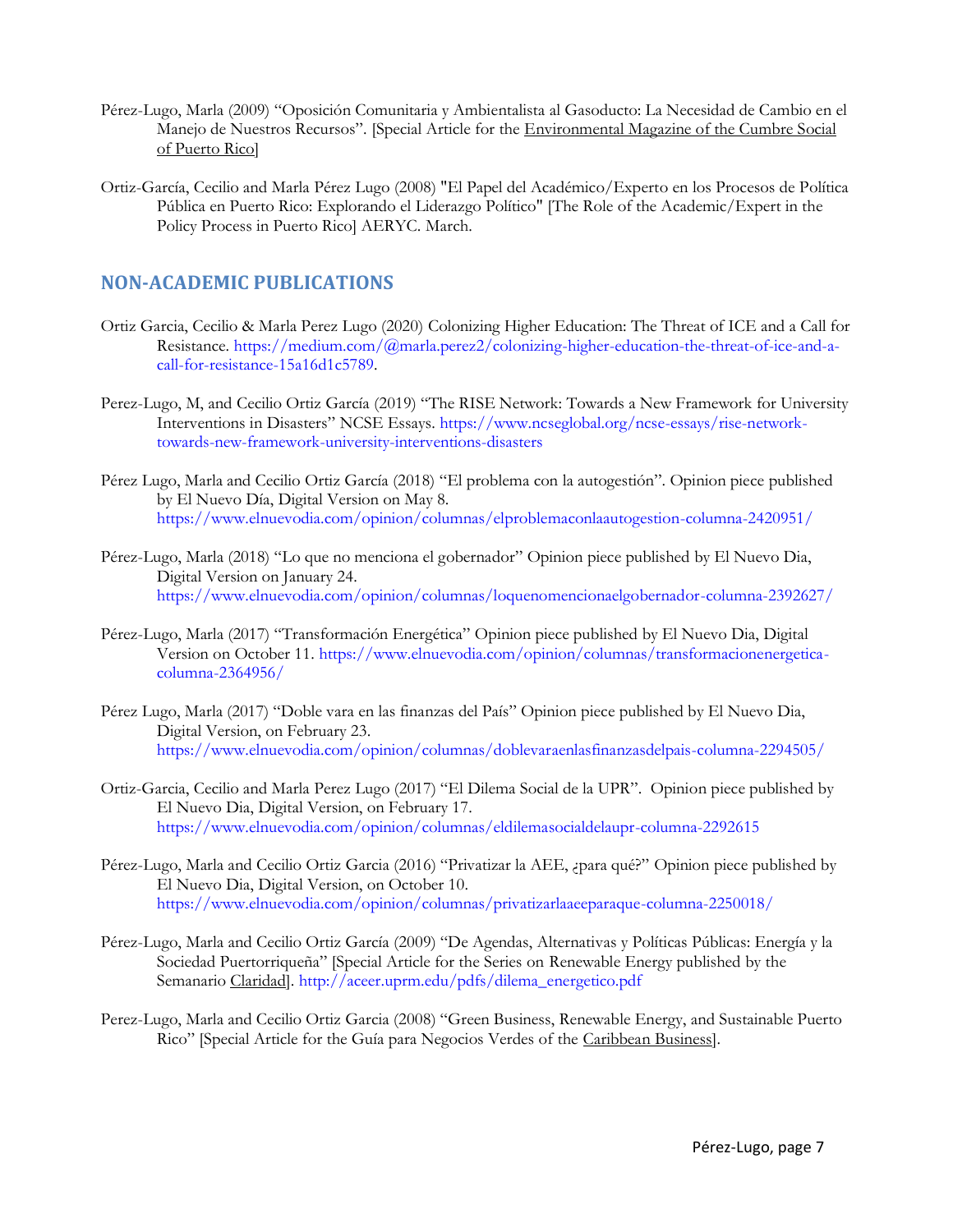# **RESEACH PROJECTS AND GRANTS**

- 2020 Co-Principal investigator in the NSF funded project "Power in Puerto Rico: Sociotechnical Imaginaries, Infrastructure Publics, and Electricity," in collaboration with Laura Kuhl, Jennie Stephens, and Ryan Ellis (Northeastern University) and Cecilio Ortiz Garcia (UPRM). Award 1947017 (\$527,704).
- 2020 Principal Investigator for the project "Exploring the Experiences of University Students Evicted from their On-Campus Housing During the COVID-19 Pandemic: An International Comparison" in collaboration with Cecilio Ortiz Garcia (University of Puerto Rico-Mayaguez), Haouri Wu (Dalhousie University) and Frances Gonzalez. Funded by the Quick Response Research Grants Program at the Natural Hazards Research Center, University of Colorado-Boulder (\$3,000)
- 2020 Principal Investigator in the project "RISE-PR: Coordinating University Responses to the Puerto Rico Seismic Sequence." Funded by Oxfam and the Puerto Rico Science and Technology Trust. (\$30,000)
- 2019-21 Senior personnel for the "Developing socially and economically generative, resilient PV-energy systems for low- and moderate-income communities: Applications for Puerto Rico" in collaboration with Dr. Clark Miller (PI), Arizona State University and Dr. Fabio Andrade (Co-PI), University of Puerto Rico-Mayaguez. Funded by the US Department of Energy.
- 2018 Researcher for the "State of Energy Report for Puerto Rico in 2017". Funded by the Puerto Rico's Office of Energy Policy (\$22,752.00).
- 2017-18Researcher for the "State of Energy Report for Puerto Rico in 2016". Funded by the Puerto Rico's Office of Energy Policy. (\$6,588.00)
- 2017 Perez Lugo, Marla, Cecilio Ortiz Garcia and Lionel Orama Exclusa. "Development of the Manual for the Smart Consumer of Electricity." Independent Office of the Consumer Advocate, Government of Puerto Rico. (\$9,625.00)
- 2016-17Researcher for the "State of Energy Report for Puerto Rico in 2015". Funded by the Puerto Rico's Office of Energy Policy. (\$13,380.00)
- 2015-18Co-Principal Investigator with Dr. Manuel Rodriguez and Dr. Efrain O'Neill in the project "Open Access Smart Grids" funded by Critical and Resilient Critical Infrastructure Program of the National Science Foundation. (Award # ACI-1541106, \$1,500,000.00)
- 2015-16Co-Principal Investigator with Dr. Cecilio Ortiz Garcia in the study "Identificación de Recursos Energéticos Renovables para Acueductos Comunitarios Sostenibles". Funded by the Programa PAIS, the Puerto Rico's Office of Special Communities and the National Institute of Energy and Island Sustainability. (\$40,000.00)
- 2015 Ortiz García, Cecilio, Lionel Orama Exclusa and Marla Pérez Lugo. "First Puerto Rico's Energy Stakeholders Summit". State Office for Energy Policy, Government of Puerto Rico. (\$6,120.00)
- 2015-20Ortiz García, Cecilio, Marla Pérez Lugo and Lionel Orama Exclusa. "Creation of the National Institute for Energy and Island Sustainability as a Multidisciplinary and Multicampus Institute for the University of Puerto Rico". Institutional funds granted by UPR's Board of Governors and Central Administration. (\$1,000,000.00)
- 2014 Ortiz Garcia, Cecilio and Marla Perez Lugo. "Catalog of Resources in Energy and Sustainability in the University of Puerto Rico system. Institutional funds granted by the UPR's President. (\$7,000.00)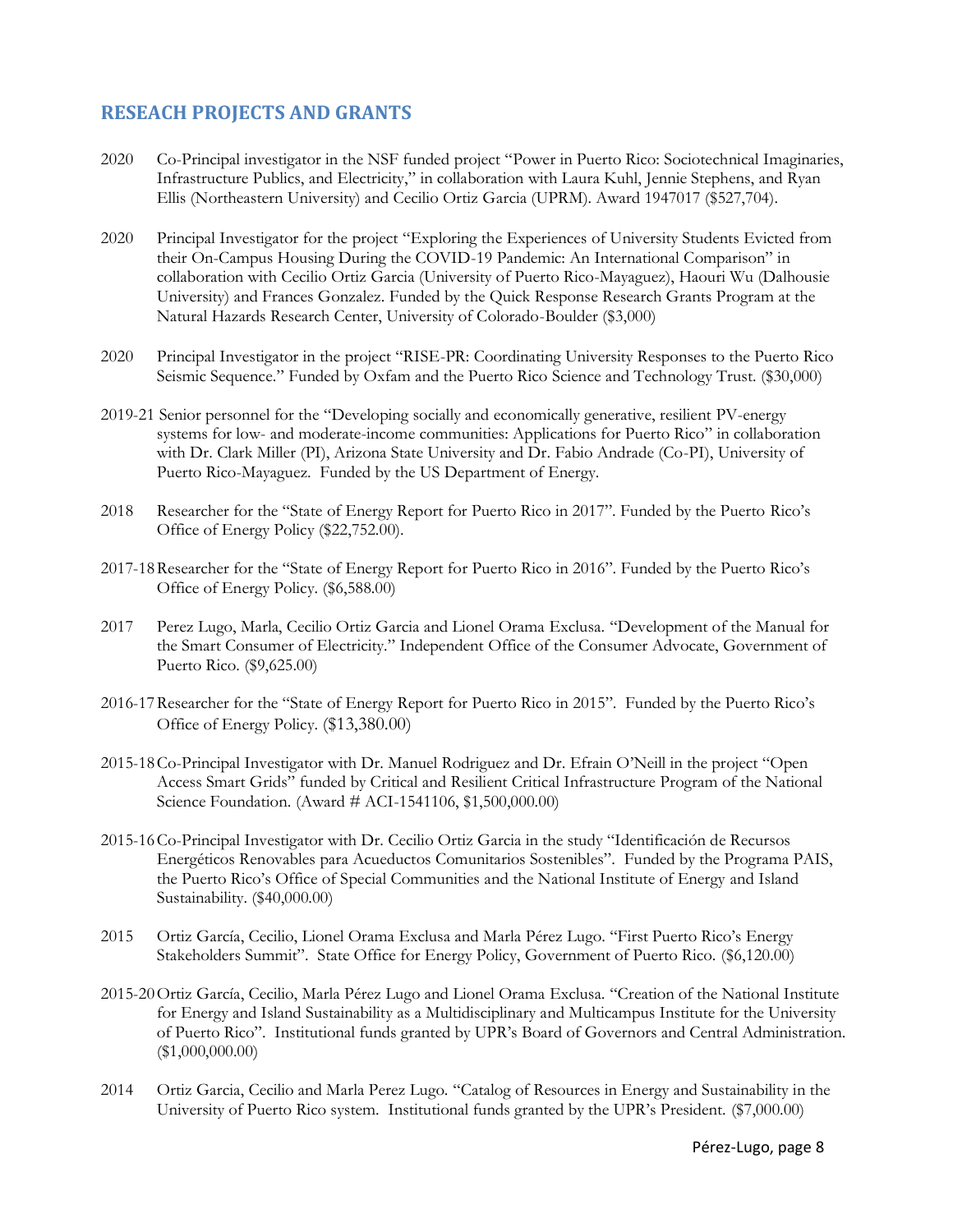- 2012-13Co-Principal Investigator with Dr. Cecilio Ortiz Garcia in the study "A Participatory Approach to the Development of a New Management Plan for the El Yunque National Forest." Funded by the US Forest Service. (\$70,000.00)
- 2012 Co-Principal Investigator in the project "An Analysis of the Sociopolitical Acceptance of Wind Farms in Santa Isabel, PR". Funded by Aspenall Energies, LLC. (\$18,000.00)
- 2012 Co-Principal Investigator in the "Estudio de percepción y actitudes hacia la energía renovable y el desarrollo de un proyecto eólico entre los residentes del sector Amador en Camuy." Funded by Aspenall Energies, LLC. (\$9,750.00)
- 2010-11Co-Principal Investigator with Dr. Rivera Santos, Dr. Walter Silva, and Dr. Cecilio Ortiz in the Study "Proyecto de Educación y Participación Comunitaria Plan de Manejo de Escorrentías". Funded by the Municipality of Mayaguez. (\$124,000.00)
- 2009 Co-Principal Investigator in the "Study on the Social Acceptance of Renewable Energy Projects in Cataño, PR". Funded by Aspenall Energies, LLC. (\$10,000.00)
- 2008-13Collaborator with Dr. Alex S. Mayer at Michigan Tech University in the project "Sustainable Development for Rural Communities: Social, Health and Economic Advances (SUSTR). (\$60,000.00)
- 2008-10Collaborator with Dr. Ingrid Padilla (UPRM) and Northeaster University in the NSF-IGERT in Intelligent Diagnostics. (\$3,000,000.00)
- 2008 Co-Principal Investigator in the "Study to describe community perception and attitudes about locating a pilot wind farm in Vieques and to provide recommendations for effective community participation and a community education strategy." Funded by Aspenall Energies, LLC. (\$10,000.00)
- 2004–05 Consultant and field work coordinator for the project "Socioeconomic Profiles of Fishers and their Communities in Western and Eastern Puerto Rico" conducted by Aguirre International for the National Marine Fisheries Council and NOAA.
- 2004-05Assessment Specialist for the "Partnerships for Research and Education in Materials (PREM) at the University of Puerto Rico at Mayaguez" from the Faculty of Engineering, University of Puerto Rico at Mayaguez.
- 2004 Consultant for the project "Exploration of social network and industrial symbiosis exchanges in Puerto Rico" directed by Dr. Marian Chertow from the Yale School of Forestry and Environmental Studies.
- 2003-06Co-Principal Investigator in the project "Development and Partial Implementation of an Education and Awareness Program for the Comprehensive Integrated Management Plan for the Mayaguez Bay Watershed Project." Funded by The Puerto Rico Water Resources and Environmental Research Institute and The stakeholder forum of the project "Development of a Comprehensive Integrated Management Plan (CIMP) for the Mayaguez Bay Watershed."
- 2001-02Research Associate for the Center for Environmental Communication in a project on dissemination of risk communication among the Hispanic community at Elizabeth, NJ.
- 2000-02 Project Facilitator for Dr. Omowunmi Osinubi at the EOSHI, University of Dentistry and Medicine of New Jersey in two projects (Smoking Cessation Study at the Eric B. Chandler Clinic, and Smoking Cessation Program for New Jersey Manufacturers, Inc.).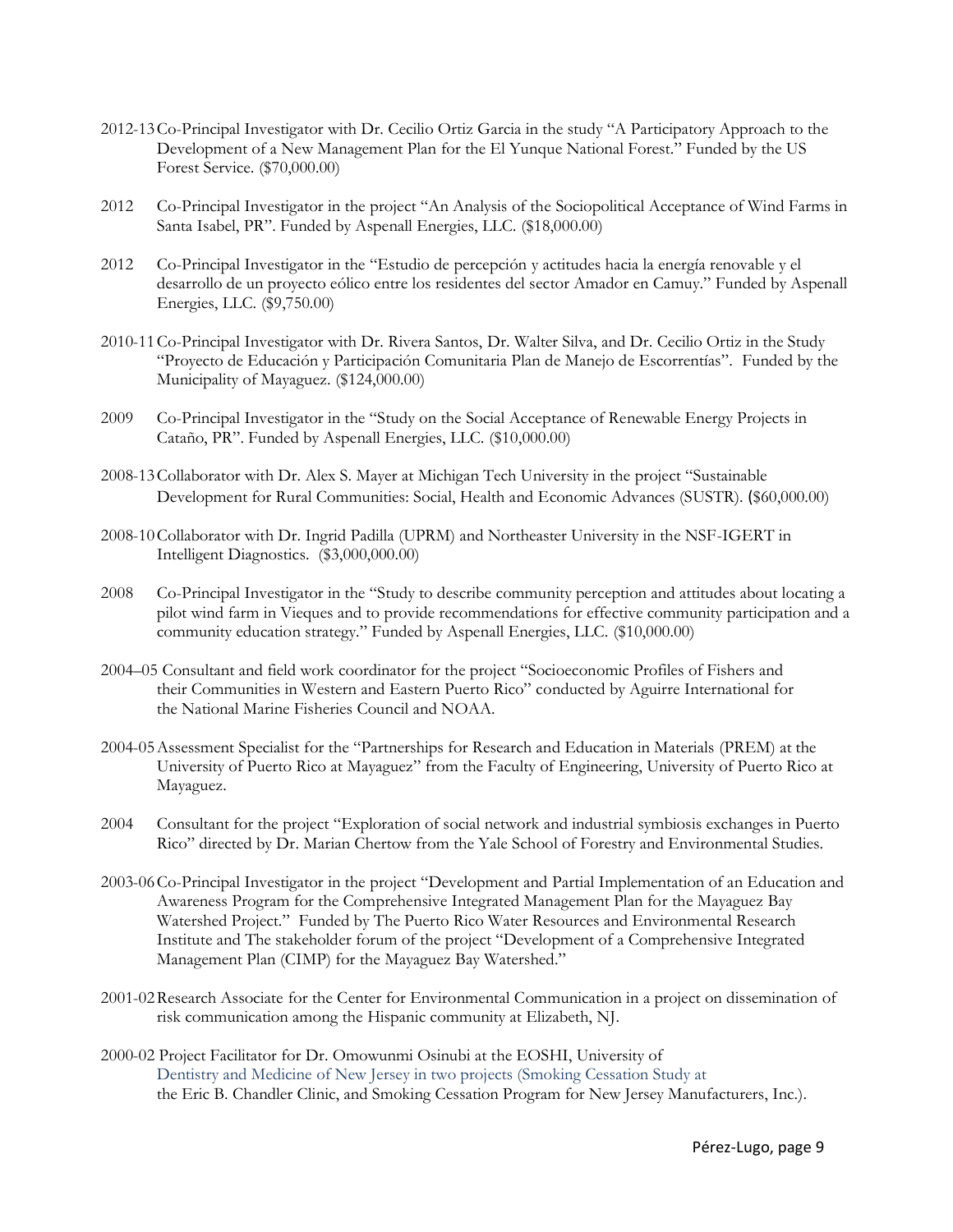- 1999 Principal Investigator in the project "The Role of the Mass Media in the Risk Perception and Disaster Awareness of a Puerto Rican Community in a Disaster Situation." Funded by the Department of Human Ecology at Rutgers, The State University of New Jersey.
- 1998 Principal Investigator in the project "The Impact of the Mass Media in the Individuals Perception and Response to Natural Disasters." Founded by the Quick Response Research Program of the Natural Hazards Research Center at University of Colorado at Boulder.

# **CONFERENCE ORGANIZATION AND DESIGN**

- "DisemPOWERed: Exploring the Political Economy of Energy and Disasters." October 21 and 22 at UTRGV's Edinburg and Brownsville Campuses.
- "RISE Conference 2019: "Transforming University Engagement In Pre- and Post-Disaster Environments: Lessons from Puerto Rico." November 17-20, 2019 at University at Albany (SUNY). Program Co-Chair.<https://www.albany.edu/rise2019/home.html>
- "Puerto Rico RISE(ing): Resiliency through Innovation in Sustainable Energy Workshop". Held at Mayaguez, PR, in partnership with the School of Architecture, University of Minnesota and The School for the Future of Innovation in Society at ASU. June,21-24, 2018.

# **ORGANIZED WORKSHOPS**

- 2020 "Getting to Know the RISE Network." Workshop at the NCSE 2020 Annual Conference: Science in Environmental Decision-Making. January 6–9, 2020. Washington, D.C.
- 2018 "Exploring the Ethical Dimensions of "Post-Disaster" University Interventions." Presentation/workshop at the Resilience of Interdependent Infrastructure Systems: A CRISP/RIPS Grantees Workshop, held at George Mason University on December 5-6, 2018 - Arlington, VA. <http://civil.gmu.edu/crisp/>

# **CONGRESSIONAL AND LEGISLATIVE TESTIMONY**

- 2019 Expert Witness at the Senate's Commission on Education and University Reform Hearing on sexual harassment at the UPR system, presided by Hon. Zoe Laboy on May 7, 2019. Carlos E. Chardon Amphitheater, University of Puerto Rico-Mayaguez.
- 2019 Expert witness at the House Natural Resources Committee Hearing on The Rebuilding and Privatization of the Puerto Rico Electric Power Authority (PREPA) on April 9, 2019. Invited by Honorable Chairman, Raul Grijalva. US House of Representatives, Washington DC. [https://youtu.be/\\_JvAw1GRswA](https://youtu.be/_JvAw1GRswA) [/ https://youtu.be/qPn4cmMFFZo](https://youtu.be/qPn4cmMFFZo)

# **ACADEMIC PRESENTATIONS**

2021 "Climate, Social Justice and the Next Disaster" Keynote delivered with Dr. Cecilio Ortiz Garcia at the 17th Annual IDMH (Virtual) Conference "From 9/11 to COVID 19: Lessons of Two Decades of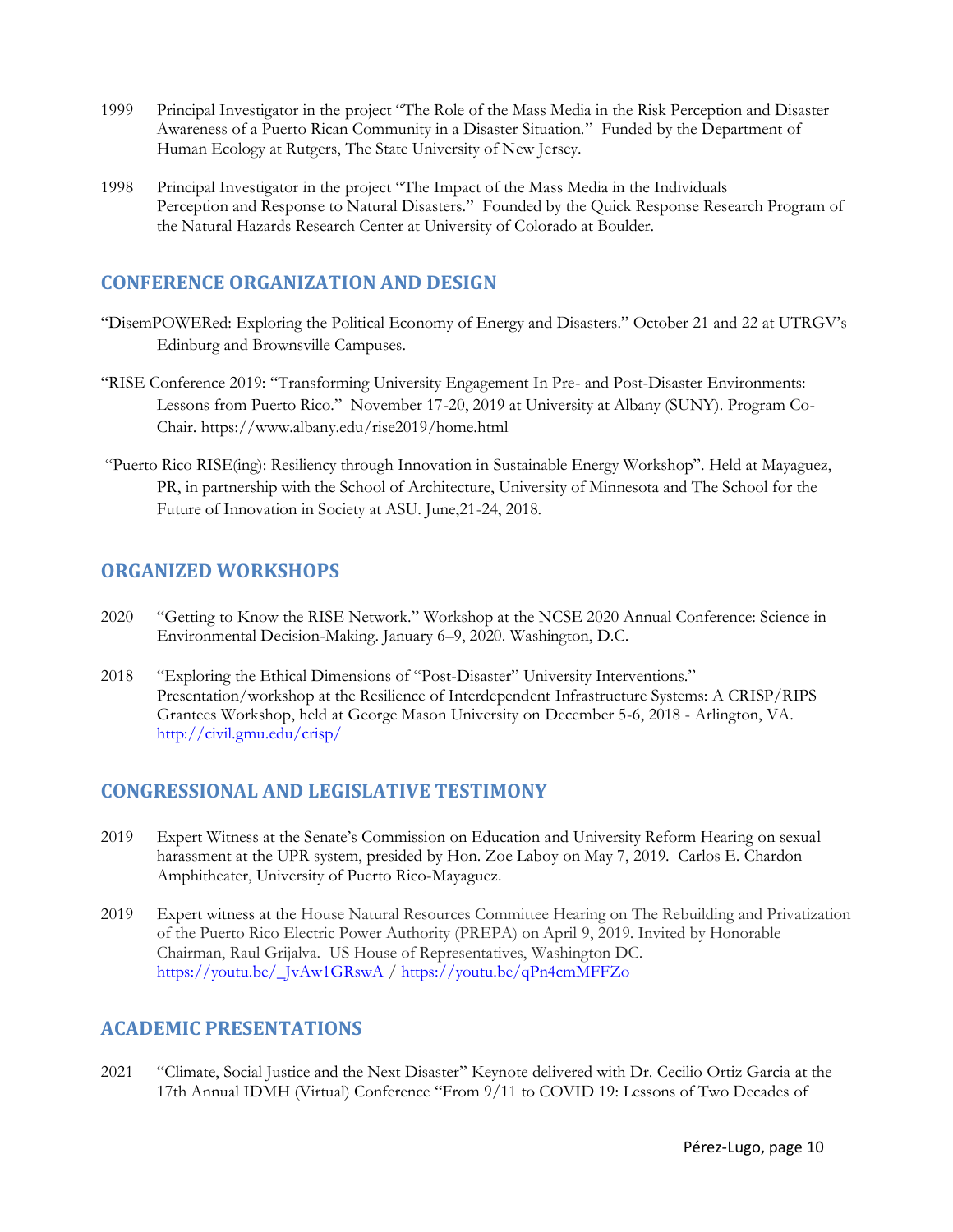Disaster Response." Institute for Disaster Mental Health at SUNY-New Paltz. September 30. <https://newpaltz.edu/idmh/17-conference/>

- 2021 "Resilience Learning: Reflections on Academia's Responses to Extreme Operating Environments." Keynote at the Conference "Resilience and Autonomy - Pedagogical Multi-literacies in a Globalizing World." Northeastern University. June 25.
- 2021 "Towards New Latin Americanisms. Observing the Observer: Reflections on Decolonizing Academia." Joint presentation with Dr. Cecilio Ortiz Garcia at the Latin American Studies Speaker Series, Middleburry and Macalester College. March 18. [https://www.middlebury.edu/events/event/towards](https://www.middlebury.edu/events/event/towards-new-latin-americanisms-observing-observer-reflections-decolonizing-academia)[new-latin-americanisms-observing-observer-reflections-decolonizing-academia](https://www.middlebury.edu/events/event/towards-new-latin-americanisms-observing-observer-reflections-decolonizing-academia)
- 2020 "Challenging Resilience: A New Paradigm for Sociotechnical Systems Towards Justice and Equity." Presentation delivered at the Resilience Week 2020 Conference, in the panel on Resilience Metrics & Social Factors Including Fairness and Equity. October 23rd.
- 2020 Panelist at the Annual Barbara Meyers Pelson Lecture Series in the discussion panel "Collaborating Across Boundaries to Solve Complex Problems" at The College of New Jersey. November 10.
- 2020 Panelist at the International Round Table "Facing Pandemics of Disease and Race: Radically Rethinking for Liberatory Futures" at Macalester College. November 12.
- 2020 "Observing the Observer: Challenging the Mandalorian Ethic of University interventions in Disasters." Talk delivered at the EnviroThursday Speaker Series, Department of Environmental Studies, Macalester College. September 17th.
- 2020 "Decoupling Disasters: What can we learn from Puerto Rico's Sequential and Cumulative Experience With PROMESA, Hurricane Maria, Earthquakes, and the COVID-19 pandemic" with at George Washington University's Sustainable GW Lunch: Series: Lessons for Resilience Policy and Planning in DC, PR, and AK. May 7.
- 2020 "Peace, Justice, and Strong Institutions: Lessons From Puerto Rico and COVID-19 from the Co-Founders" Part of [UB Sustainability](http://www.buffalo.edu/sustainability.html)'s [Celebration of the 50th Anniversary of Earth Day](http://www.buffalo.edu/sustainability/keyinitiatives/sustainability-month.html) Representing the [United Nations Sustainable Development Goal 16, "Peace, Justice and Strong Institutions](https://www.un.org/sustainabledevelopment/peace-justice/)." April 27. [https://calendar.buffalo.edu/event/peace-justice-and-strong-institutions-lessons-from-puerto-rico-and](https://calendar.buffalo.edu/event/peace-justice-and-strong-institutions-lessons-from-puerto-rico-and-covid-19-from-the-co-founders/)[covid-19-from-the-co-founders/](https://calendar.buffalo.edu/event/peace-justice-and-strong-institutions-lessons-from-puerto-rico-and-covid-19-from-the-co-founders/)
- 2020 "Understanding Hurricane Maria: Disaster Response as Transition Management" with Dr. Cecilio Ortiz Garcia at Tufts University, The Department of Urban and Environmental Policy and Planning (UEP) Spring 2020 Colloquium Series. March.
- 2020 "RISE: Toward a New Framework for Universities' interventions in Disasters." Invited speaker at the Department of Agricultural Economics, Sociology, and Education Speaker Series. College of Agricultural Sciences. Penn State University, University Park. February 7th.
- 2020 Panel discussion on the film "Disempowered: Puerto Rico's Perfect Storm." Organized by the Cornell Atkinson Center for Sustainability at Cornell University, NY. January 30.
- 2020 "Topical Lunch: Higher Learning in the Anthropocene." Presentation at the Cornell Atkinson Center for Sustainability. Cornell University, NY. January 30.
- 2019 "Sociotechnical Systems Approach to Sustainable Energy Transitions" Presentation at the National Renewable Energy Laboratory, at Denver, CO. December 9.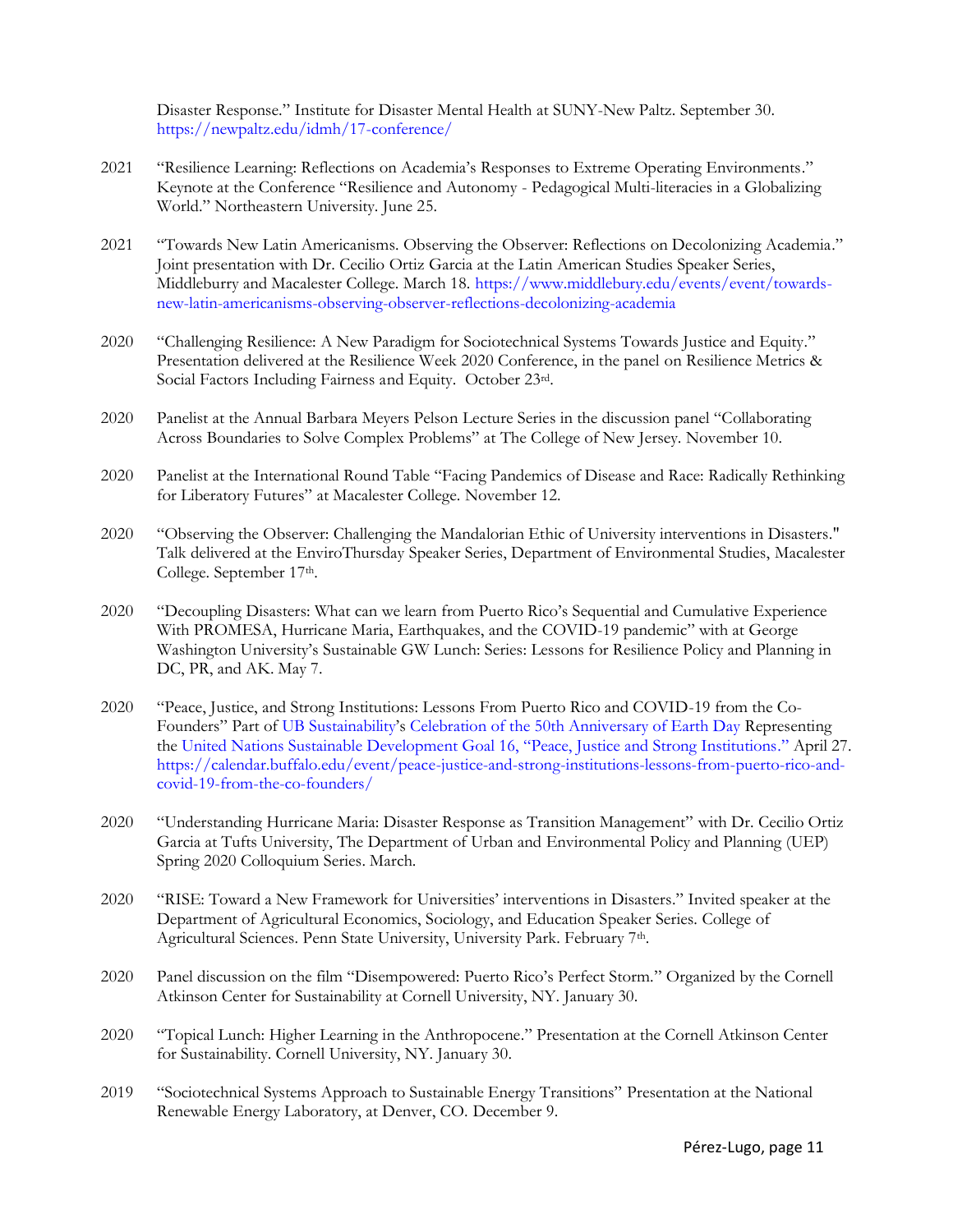- 2019 "[Systems of Higher Education:](https://rise2019.org/programs/systems-of-higher-education.html) SUNY-Puerto Rico Task Force." Panel presentation at the RISE Conference 2019: Transforming University Engagement In Pre- and Post-Disaster Environments: Lessons from Puerto Rico. UAlbany. November, 19 2019. [https://www.albany.edu/rise2019/agenda](https://www.albany.edu/rise2019/agenda-day2.html)[day2.html](https://www.albany.edu/rise2019/agenda-day2.html)
- 2019 Innovation Talk Speaker at the panel on "Electricity Generation Transforming the Grid to Achieve Drawdown." Project Drawdown Conference: Research to Action: The Science of Drawdown. September 16th, Penn State University. <https://drawdown.psu.edu/>
- 2019 "Understanding Hurricane Maria: Disaster Response as Transition Management" Delivered at the Penn State University Department of Geography Colloquium Series. September, 13.
- 2019 "Universities as Agents of Change: Towards A New Framework for University Interventions in Disasters." Delivered at the Department of Geography, Penn State University, on June 11.
- 2019 Panel presentation at Penn State Energy Days, "Plenary Panel: Energy in Transition." May 29-30, at The Penn Stater Conference Center.<https://energydays.psu.edu/2019-speakers/>
- 2019 Roundtable Presentation at the Film Screening of "DisemPOWERed: Puerto Rico's Perfect Storm." SUNTA/SANA Conference at the UPRRP School of Law. May 3. [https://www.canva.com/design/DADW1\\_toWdU/eBVEqxwopN2Kweslw3ujcg/view?utm\\_content=](https://www.canva.com/design/DADW1_toWdU/eBVEqxwopN2Kweslw3ujcg/view?utm_content=DADW1_toWdU&utm_campaign=designshare&utm_medium=link&utm_source=sharebutton) [DADW1\\_toWdU&utm\\_campaign=designshare&utm\\_medium=link&utm\\_source=sharebutton](https://www.canva.com/design/DADW1_toWdU/eBVEqxwopN2Kweslw3ujcg/view?utm_content=DADW1_toWdU&utm_campaign=designshare&utm_medium=link&utm_source=sharebutton)
- 2019 "Universities as Agents of Change in Disasters: In Search for Sustainable Transitions." 13th International Conference "University Resilience and Renaissance: The Challenge of Climate Change and Other Global Shifts" at the Sheraton Puerto Rico Hotel & Casino, San Juan, Puerto Rico, May 1-3. [https://www.hacu.net/hacu/International\\_Conference.asp](https://www.hacu.net/hacu/International_Conference.asp)
- 2019 "Reflections on the Ethics of University-Community Interventions in Post-Disaster Environments." Panel presentation at the Congreso Latinoamericano y del Caribe De Instituciones de Bioética (FELAIBE 2019). Universidad Interamericana de Puerto Rico, Recinto Metropolitano. April 12, 2019. [http://www.bioeticachile.cl/felaibe/.](http://www.bioeticachile.cl/felaibe/)
- 2019 Plenary Panel discussion "Applying the Convergence of Knowledge, Technologies, and Science to Resilience Thinking: The Case of RISE-PR and the Reconstruction of Puerto Rico's Electric System" at the NCSE 2019 Annual Conference: Sustainable Infrastructure & Resilience. January 9, 2019. Washington, DC. [https://ncseconference.org/.](https://ncseconference.org/)
- 2018 "A New Ethic for University/Community Engagement in a Climate Change Era." Invited Lecture at the "Decentered Center" Lecture Series at the School of Architecture, University of Minnesota at Minneapolis. November 17. [\(https://www.ilhumanities.org/2018-people-powered-publishing](https://www.ilhumanities.org/2018-people-powered-publishing-conference-sessions/))[conference-sessions/\)](https://www.ilhumanities.org/2018-people-powered-publishing-conference-sessions/))
- 2018 "The Media's Coverage of Hurricane María." Discussion Panel on Social Justice Stories Across Diasporas: Lessons from Reporting on Chicago and Puerto Rico at the 2018 People-Powered Publishing Conference. Funded by the "Democracy and the Informed Citizen" Initiative of the [Federation of State](https://bbox.blackbaudhosting.com/webforms/service/page.redir?target=http%3a%2f%2fwww.statehumanities.org%2f%3fbblinkid%3d120579966%26bbemailid%3d10155108%26bbejrid%3d775441365&srcid=10686888&srctid=1&erid=812407174&trid=de27436e-8dfb-4729-a466-a39849c0d1d6)  [Humanities Councils.](https://bbox.blackbaudhosting.com/webforms/service/page.redir?target=http%3a%2f%2fwww.statehumanities.org%2f%3fbblinkid%3d120579966%26bbemailid%3d10155108%26bbejrid%3d775441365&srcid=10686888&srctid=1&erid=812407174&trid=de27436e-8dfb-4729-a466-a39849c0d1d6) November, 15. [https://www.ilhumanities.org/events/people-powered](https://www.ilhumanities.org/events/people-powered-publishing-conference-2018/)[publishing-conference-2018/.](https://www.ilhumanities.org/events/people-powered-publishing-conference-2018/)
- 2018 "Compound Index: Reliability, Resilience, and Social Forces for the Sustainability of **I**solated **C**ommunity **M**icro**g**rids (ICMGs) After **C**atastrophic **W**eather **E**vents (CWEs)" Co-authored Paper Presented at Resilience Week 2018: Transforming the Resilience of Critical Infraestructures and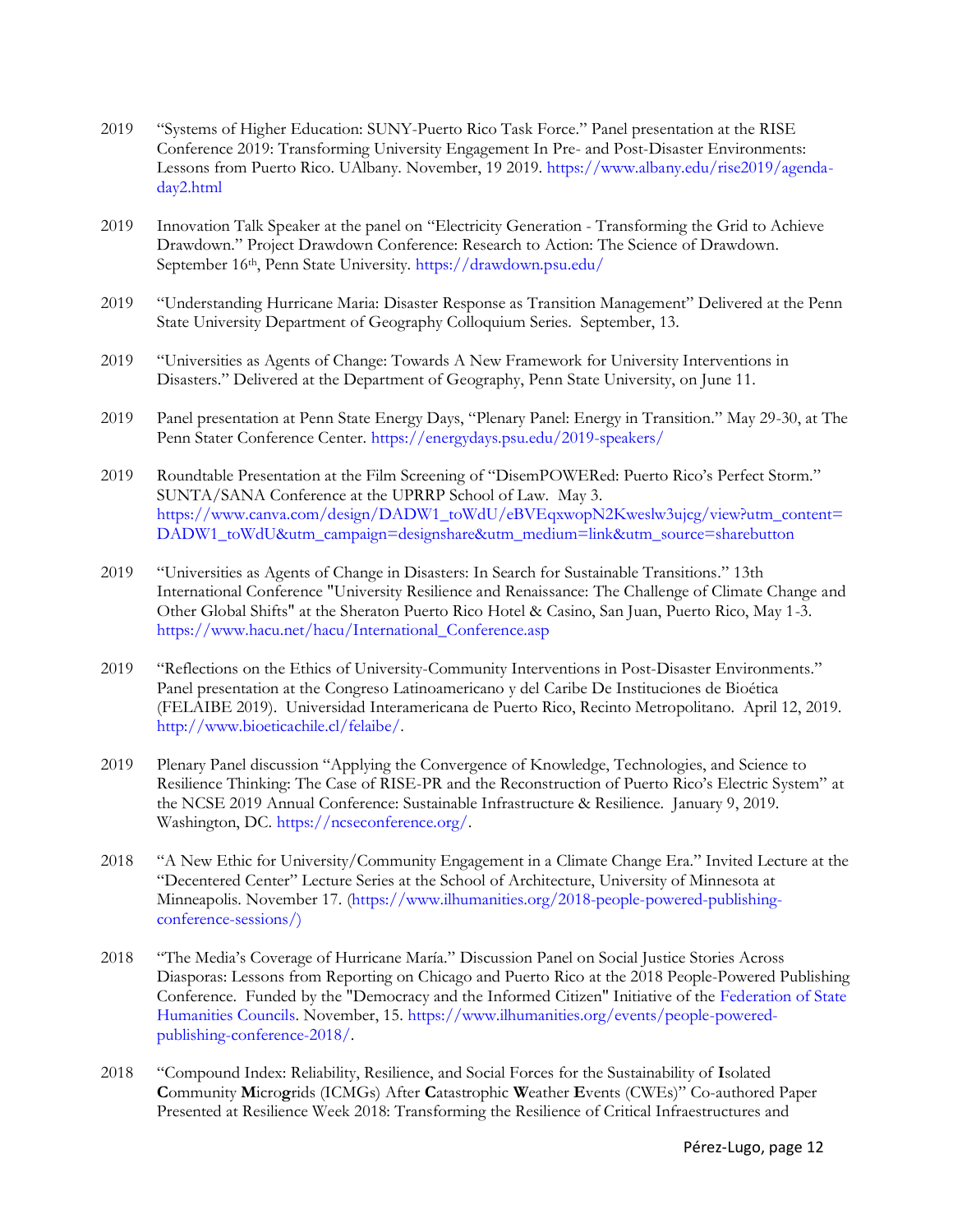Communities. Held at Denver, CO. August. [https://events.inl.gov/Resilience-Week-2019/.](https://events.inl.gov/Resilience-Week-2019/) August 20- 23, 2018.

- 2018 "No Blank Slates: Socio-technical Systems Theory as a Guiding Principle for Disaster Response and Recovery". Presentation delivered at the 2018 Seismology of the Americas Conference held in Miami, FL. May 14-17, 2018. [https://www.seismosoc.org/meetings/past-and-future-ssa-annual](https://www.seismosoc.org/meetings/past-and-future-ssa-annual-meetings/2018-seismology-of-the-americas/)[meetings/2018-seismology-of-the-americas/.](https://www.seismosoc.org/meetings/past-and-future-ssa-annual-meetings/2018-seismology-of-the-americas/)
- 2018 "Plataformas de Convergencia Colaborativa Interuniversitaria como Innovación en Intervención Post-Desastre: La Experiencia de INESI". Presentation delivered at the XVII Environmental Forum at the Pontifical Catholic University, Ponce Puerto Rico. April.
- 2018 "Collaborating and Creating Law and Policy Solutions for Post-Maria Puerto Rico. Guest Speaker in the Panel Inter University Collaborations towards Resiliency;" Puerto Rico Recovery Legal Assistance Clinic, University of Buffalo, School of Law. Buffalo, New York. April. <http://www.law.buffalo.edu/beyond/clinics/puerto-rico-recovery-assistance-legal-clinic/apri-16.html>
- 2018 "Maria and the Tale of Two Puerto Ricos" Guest Speaker at the panel on designing community interventions in the Architecture as Catalyst Workshop. Coordinated by the School of Architecture at the University of Minnesota. March.
- 2018 "Energy Innovation and Disaster Response in Puerto Rico". Presentation delivered at the Eradicating Poverty through Energy Innovation Workshop, organized by the School for the Future of Innovation in Society at Arizona State University, Tempe, AZ. February, 2018. [https://sfis.asu.edu/news](https://sfis.asu.edu/news-events/events/eradicating-poverty-through-energy-innovation)[events/events/eradicating-poverty-through-energy-innovation](https://sfis.asu.edu/news-events/events/eradicating-poverty-through-energy-innovation)
- 2018 "Community Managed Aqueducts as Models for Sustainable Community Microgrids". Poster presentation at the Eradicating Poverty through Energy Innovation Workshop, organized by the School For the Future of Innovation in Society at Arizona State University, Tempe, AZ. Co-authored with Joan Asencio Yace, Iris Gonzalez and Cesar Irizarry. February, 2018. [https://sfis.asu.edu/news](https://sfis.asu.edu/news-events/events/eradicating-poverty-through-energy-innovation)[events/events/eradicating-poverty-through-energy-innovation](https://sfis.asu.edu/news-events/events/eradicating-poverty-through-energy-innovation)
- 2017 "Puerto Ricans in the Dark: Decaying Critical Infrastructure and the Need for Sustainable Energy Future" Invited Speaker at the "De Tripas Corazones Symposium" on the topic of the impact of Hurricane Maria in Puerto Rico. Organized by the School for Transborder Studies at Arizona State University, Tempe AZ. November, 2018. [https://asuevents.asu.edu/content/symposium-de-tripas](https://asuevents.asu.edu/content/symposium-de-tripas-corazones-puerto-ricos-resilience-creativity-and-solidarity-after)[corazones-puerto-ricos-resilience-creativity-and-solidarity-after](https://asuevents.asu.edu/content/symposium-de-tripas-corazones-puerto-ricos-resilience-creativity-and-solidarity-after)
- 2016 "The Wicked Problem of Sustainability" Presentation at the 40th ACS Senior Technical Meeting of the American Chemical Society, Puerto Rico. Guánica, PR. October, 29.
- 2016 "Interdependent Social, Political, And Technological Systems: A New Model For Smart-Grids And Energy Transformations". Presentation at the BEHAVE 2016 Conference in Coimbra, Portugal. September 9, 2016. [https://www.uc.pt/en/org/inescc/org\\_scientific\\_events/behave2016](https://www.uc.pt/en/org/inescc/org_scientific_events/behave2016)
- 2013 "The Nature of Sociotechnical Systems". Invited speaker at the 15th anniversary of the IEEE Power & Energy Society UPRM Student Chapter.
- 2013 Achievability vs sustainability: Including community acceptance considerations in the implementation of renewable energy projects in Puerto Rico. Presentation at the 2013 International Symposium on Society and Resource Management. YMCA of the Rockies, Estes Park Colorado. June 5. [https://www.frames.gov/about/calendar/19th-international-symposium-on-society-and-resource](https://www.frames.gov/about/calendar/19th-international-symposium-on-society-and-resource-management/?eID=2709)[management/?eID=2709](https://www.frames.gov/about/calendar/19th-international-symposium-on-society-and-resource-management/?eID=2709)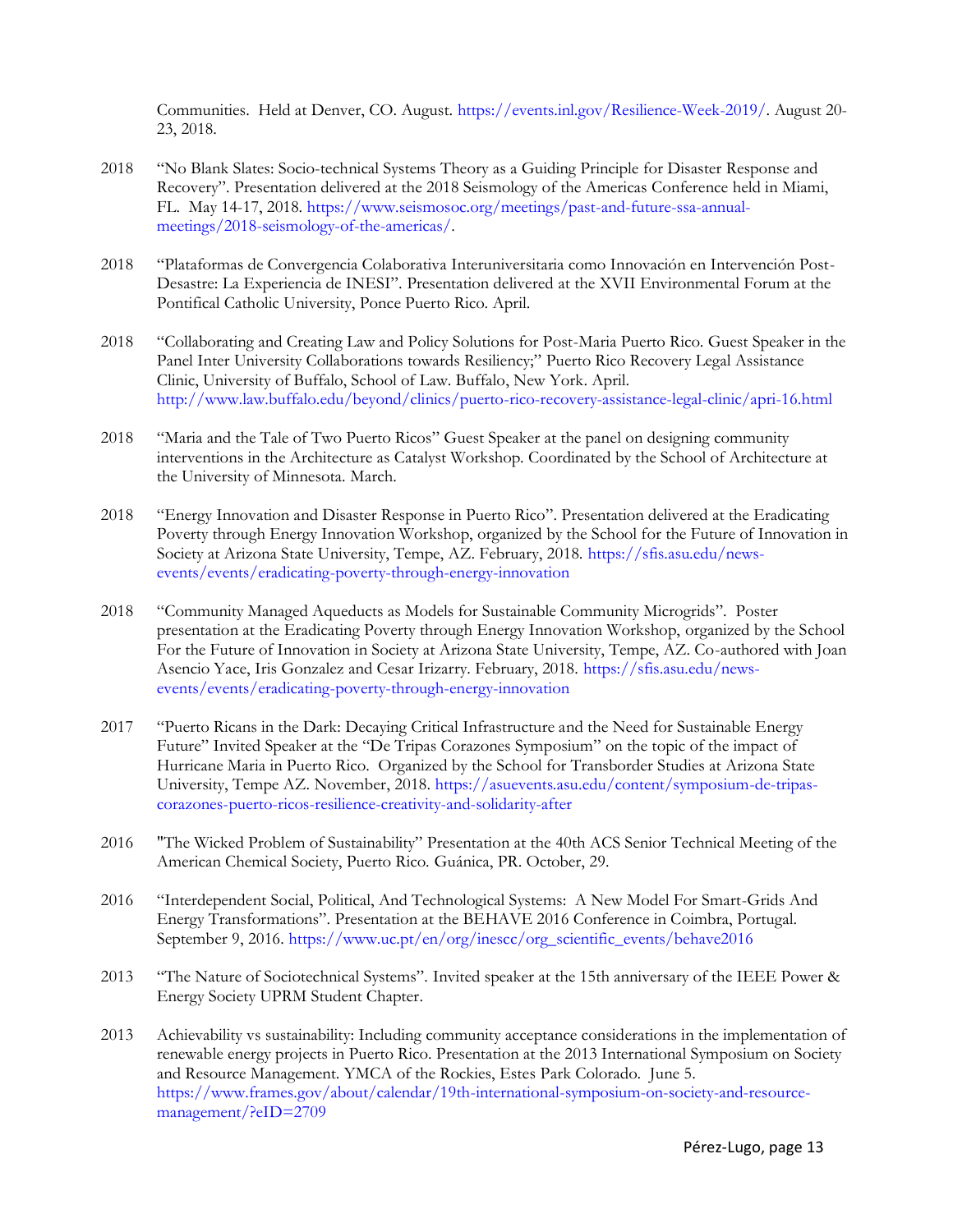- 2013 "Un acercamiento sociológico a la basura" [A sociological approach to garbage] Presentation delivered at the XII Environmental Forum of the Pontificia Universidad Católica de Puerto Rico, Departments of Biology and Environmental Sciences. March, 6.
- 2012 "Achievability" Vs. "Sustainability: Including Community Acceptance Consideration in the Implementation of Renewable Energy Projects in Puerto Rico." Presentation delivered at the Conference Quantifying Sustainability in Puerto Rico: A Scientific Discussion, at the Puerto Rico Convention Center, San Juan PR. June 6.
- 2012 A Multisector Approach as Guide for Future Energy Systems. Poster presentation at the International Symposium on Sustainable Systems and Technology. Boston, MA.
- 2010 "Consideraciones Sociológicas acerca del problema energético Puertorriqueño". Presentation delivered at the Sociological Talks Series of the Department of Social Sciences' UPRM.
- 2010 "Aspectos sociológicos de la energía". Panel Discussion on the Planning Symposium at the Graduate School of Planning-UPRRP.
- 2008 "The Social Acceptance of Wind Power: Eolic Energy Initiatives in Vieques PR" Presentation delivered as guest speaker at the Sociology Department of Fordham University, NY. November.
- 2008 "A Tale of Two Wind Farms: Social Acceptance of Renewable Energy Technologies and Implications for Achieving Energy Sustainability in Puerto Rico". Presentation delivered as guest speaker at the Environmental Sociology and Policy Department of Michigan Tech University, MI. October.
- 2008 "Environmental Education and Watersheds Co-Management" Presentation delivered at the Colloquium Series of the Biology Department of University of Puerto Rico at Mayaguez. March.
- 2008 "Iniciativas de Educación Ambiental" [Environmental Education Initiatives] Presentation delivered at the Eco-conciencia Colegial Symposium organized by the student organization Movimiento Ambiental Colegial and Campus Verde. February.
- 2008 "No existen los problemas ambientales: Hacia la interdisciplinariedad en el estudio y manejo del medio ambiente" [Environmental Problems Do Not Exist: Towards an Interdisciplinary Approach to Environmental Studies and Management.] Presentation delivered with Dr. Cecilio Ortiz García at the University of Puerto Rico-Ponce invited by the student organization Universitarios Pro el Ambiente y la Biodiversidad. February.
- 2007 "No entiendo porque pasan estas cosas: las ciencias ambientales descubren la sociología ambiental." [But I don't Understand Why this Things Happen: Environmental Sciences Meet Environmental Sociology.] Presentation delivered at the ITES 50th Anniversary Symposium titled Legacy of the Rain Forest Project in El Yunque and the Future of Environmental Sciences in PR. Held at UPRRP, in November 26.
- 2007 "Los desastres NO son naturales: la sociología del riesgo y la vulnerabilidad social" Presentation delivered at the Universidad Autónoma de Santo Domingo. August.
- 2007 "Sociology of Disasters: Development, Vulnerability and Risk" Presentation delivered at the Graduate School of Public Administration Roberto Sanchez Vilella-UPRRP, as part of a conference series on Administration and Development. April.
- 2007 "Cambio Climático Global y Desastres Naturales: Retos para la Administración Pública en el Siglo XXI" [Global Climate Change and Natural Disasters: Challenges for the Public Administration of the XXI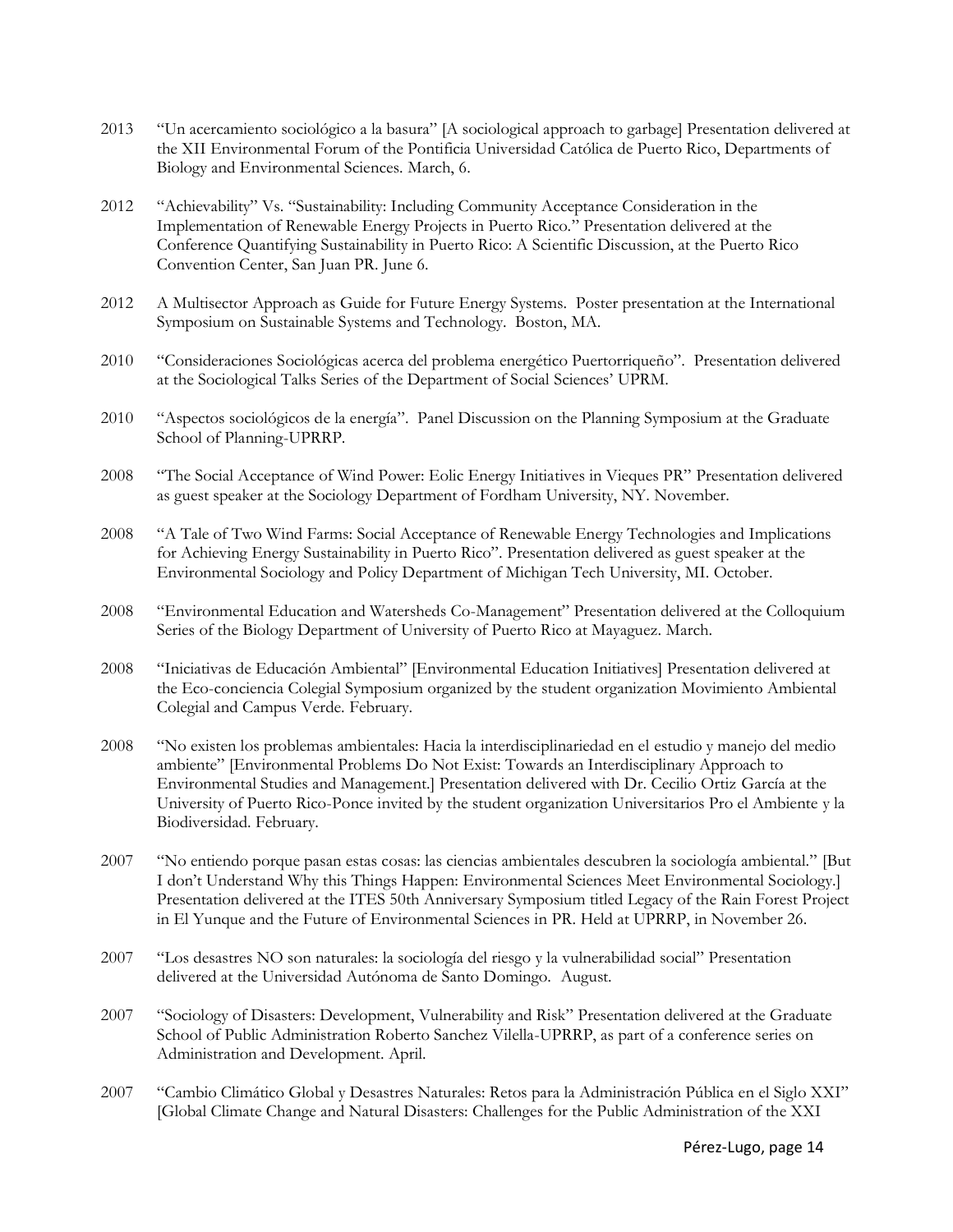Century] Presentation delivered at the Gaia & Climate Change International Conference in collaboration with Dr. Cecilio Ortiz-Garcia from the Graduate School of Public Administration UPRRP. University of Puerto Rico at Rio Piedras. April.

- 2007 "Environmental Education Projects and Community Participation: The Case of the Río Grande de Añasco Watershed in Puerto Rico." Presentation delivered at The State of Environmental Justice in America 2007 Conference. Howard University School of Law, Washington, DC. March.
- 2007 "Environmental Problems form a Sociological Perspective" Presentation delivered at the Graduate Program in Environmental Sciences and the International Center for Environmental and Sustainability Studies (CIEMADES) of the Turabo University, Gurabo, PR. March.
- 2006 "Aspectos metodológicos del avalúo de campañas educativas" [Methodological Aspects of Assessing Educational Campaings] Lecture for the graduate level course Research Methods in Public Administration, at the School of Public Administration of the University of Puerto Rico-Río Piedras Campus. February.
- 2005 Paper Discussant in the Disasters Session "[Disasters from Below: A Victims' Centered Approach to](http://convention2.allacademic.com/index.php?click_key=1&session_id=7719&cmd=Search+Load+Session&PHPSESSID=1557cec3baccd33fe690ae404d4b420b)  [Sociology of Disasters](http://convention2.allacademic.com/index.php?click_key=1&session_id=7719&cmd=Search+Load+Session&PHPSESSID=1557cec3baccd33fe690ae404d4b420b)" at the 2005 American Sociological Association Annual Meeting. August 2005.
- 2005 "Environmental Sociology: The Relationship between Environmental Education Programs and Public Participation in Environmental Decision-Making" Guest Speaker in the Seminar Series of the Environmental Studies Program at University of Puerto Rico-Rio Piedras. March.
- 2005 "Avalúo de iniciativas en educación ambiental: Diseño e implementación de complementos curriculares sobre la cuenca hidrográfica del Río Grande de Añasco." (Assessment of Environmental Education Initiatives: Design and partial implementation of curricular supplements about the Rio Grande de Añasco Watershed; Co-authored presentation at the VIII Puerto Rican Conference on Research in Education - Democratic education, equity and diversity. University of Puerto Rico at Rio Piedras. March.
- 2005 "Educational Campaigns and Public Participation in Environmental Management: An ongoing effort to promote civil engagement in watershed management through environmental education." Distinguished Guest Lecture at University of Texas of the Permian Basin. Invited by the Deanship of Arts and Sciences, the Department of Behavioral Sciences and the [John Ben Shepperd Public Leadership](http://www.utpb.edu/JBS/mainpage.htm)  [Institute.](http://www.utpb.edu/JBS/mainpage.htm) January.
- 2004 "Synergistic Partnership for Research and Education on Functional and Nanostructured Materials" Co-Poster Presentation at the Nanotechnology Conference "Engineered Nanoparticles: Can They be Harmful?" Co-authored by O.M. Suárez, O. Perales, J. Santos, C. Rinaldi, O. Uwakweh, E. Hellstrom, M. Tomar, and S. P. Singh. December.
- 2004 "Los Medios de Comunicación en Masa y la Vulnerabilidad a Desastres" Presentation delivered at the Social Sciences Colloquium Series of the Department of Social Sciences at UPRM. October 2004.
- 2002 "Your baby eats what you eat: Communicating a complex message to a population most at risk". Paper presented at the Fifth Annual Women in Science Symposium on Environmental Justice and Community Health Issues. Organized by EOHSI-UMDNJ and Rutgers, the State University of New Jersey on November 2002, at New Brunswick, NJ.
- 2002 "Re-thinking Media Uses in Natural Disaster Situations: A New Focus on the Impact phase." Paper presented at the Disasters Session of the American Sociological Association Annual Meeting in Chicago, IL. August.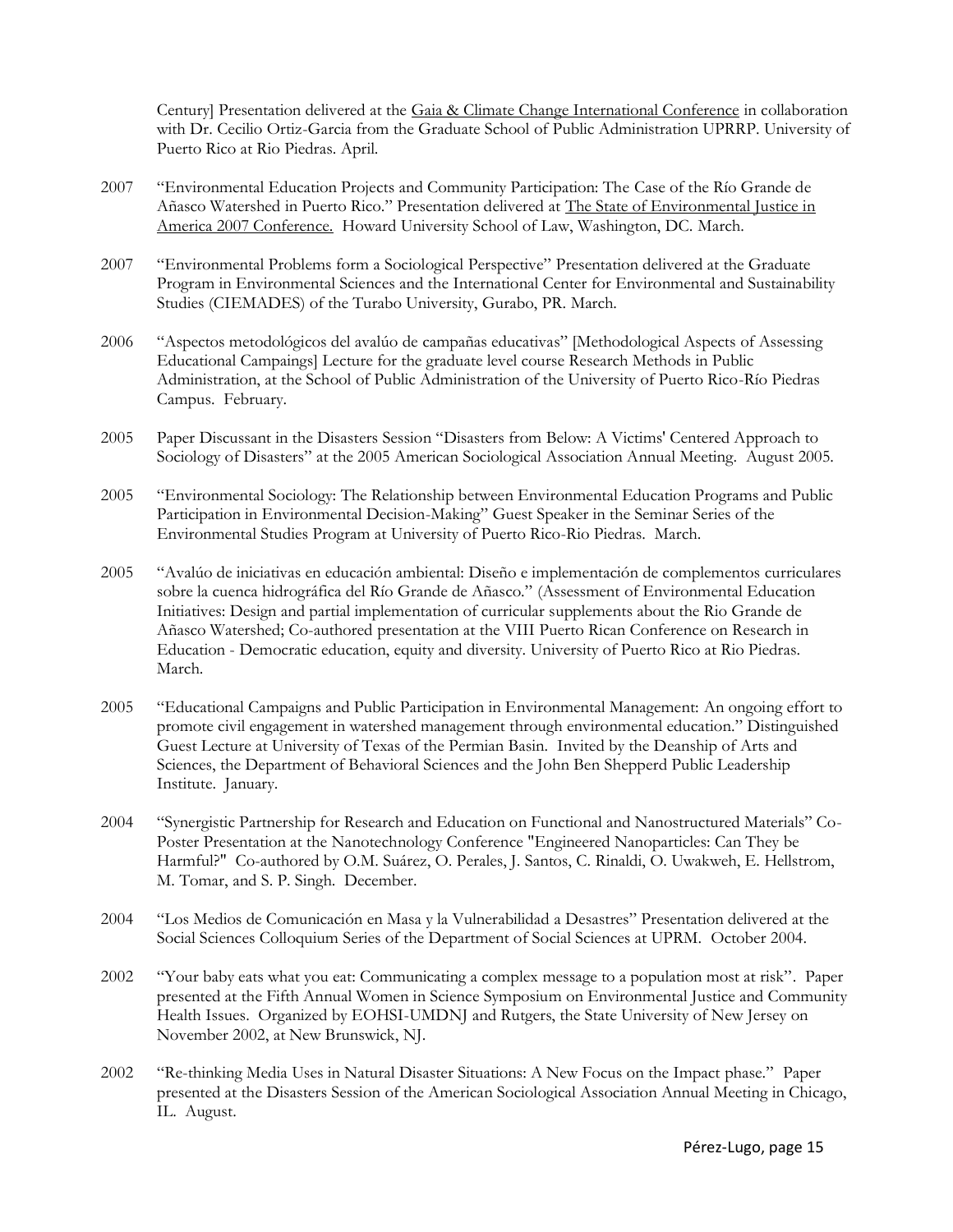## **GUEST LECTURES**

- 2021 "Disaster Vulnerability in Puerto Rico." Visiting Lecture delivered at Dr. Eric Carter's course on Natural Hazards and Disasters. Macalester College, St. Paul Minnesota. October 6.
- 2021 "Energy Justice and Disaster Recovery in Puerto Rico." Visiting Lecture delivered at Dr. Roopali Padhke's course on Energy Justice. Macalester College, St. Paul Minnesota. September 30<sup>th</sup>.
- 2021 "Challenging Science in a Climate Change Era: A Discussion About the Concepts of "Science" and 'Sustainability'." Invited lecture at the course "Science and Climate Change" taught by Dr. Louisa Bradtmiller at the Department of Environmental Studies, Macalester College. February 3rd.
- 2020 "Challenging Current Visions of Resilience" Presentation delivered at the Natural Hazards and Disasters thought by Dr. Eric Carter at the Geography Department, Macalester College. October 15th.
- 2020 "Social and Policy Dimensions of Smart Cities." Joint presentation with Dr. Cecilio Ortiz Garcia at the Graduate Course "Smart Cities" of the Electrical Engineering Program at the University of Puerto Rico-Mayaguez.
- 2012 "The Social Acceptance of Renewable Energy Technologies in Puerto Rico" Presentation delivered at the Doctoral Course "Public Policy and the Sustainability of Critical Infrastructure". Department of Civil Engineering, University of Puerto Rico-Mayaguez. April.
- 2012 "The Sociology of Disasters" Presentation delivered at the Doctoral Course "Public Policy and the Sustainability of Critical Infrastructure". Department of Civil Engineering, University of Puerto Rico-Mayaguez. February.
- 2008 "Environmental Sociology and Tropical Ecosystems: Changes and Tendencies in Response to Anthropogenic Activities" Presentation delivered as part of the graduate course Tropical Ecosystems: Changes and Tendencies in Response to Anthropogenic Activities of the Doctoral Program at the Biology Department of University of Puerto Rico at Mayaguez. March.
- 2008 "Chemical Engineers and Environmental Issues in Puerto Rico" [El ingeniero químico y los asuntos ambientales en Puerto Rico] Joint presentation delivered with Dr. Cecilio Ortiz Garcia to chemical engineering undergraduate students at UPRM. February.
- 2006 "Diseño y Avalúo de la Campaña Educativa para la Cuenca Hidrográfica del Río Grande de Añasco" [Design and Assessment of the Educational Campaign for the Rio Grande de Añasco Watershed] Lecture for the course Politics of Environmental Issues. Department of Political Sciences, at the Interamerican University-San Germán Campus. January.
- 2004 "Sociología de la Energía" Lecture for the graduate course Advanced Energy Conversion (INEL 6025), Department of Electric Engineering, College of Engineering at UPRM. November.

#### **NON-ACADEMIC PRESENTATIONS**

2021 "Rethinking Energy Education for the 21st Century." Keynote speech in collaboration with Dr. Cecilio Ortiz Garcia at the Renewable Energy Educators Summit on February 4th. Organized by the KidWind Project, St Paul Minnesota. Available at [https://vimeo.com/510522617/77c54c553d.](https://vimeo.com/510522617/77c54c553d)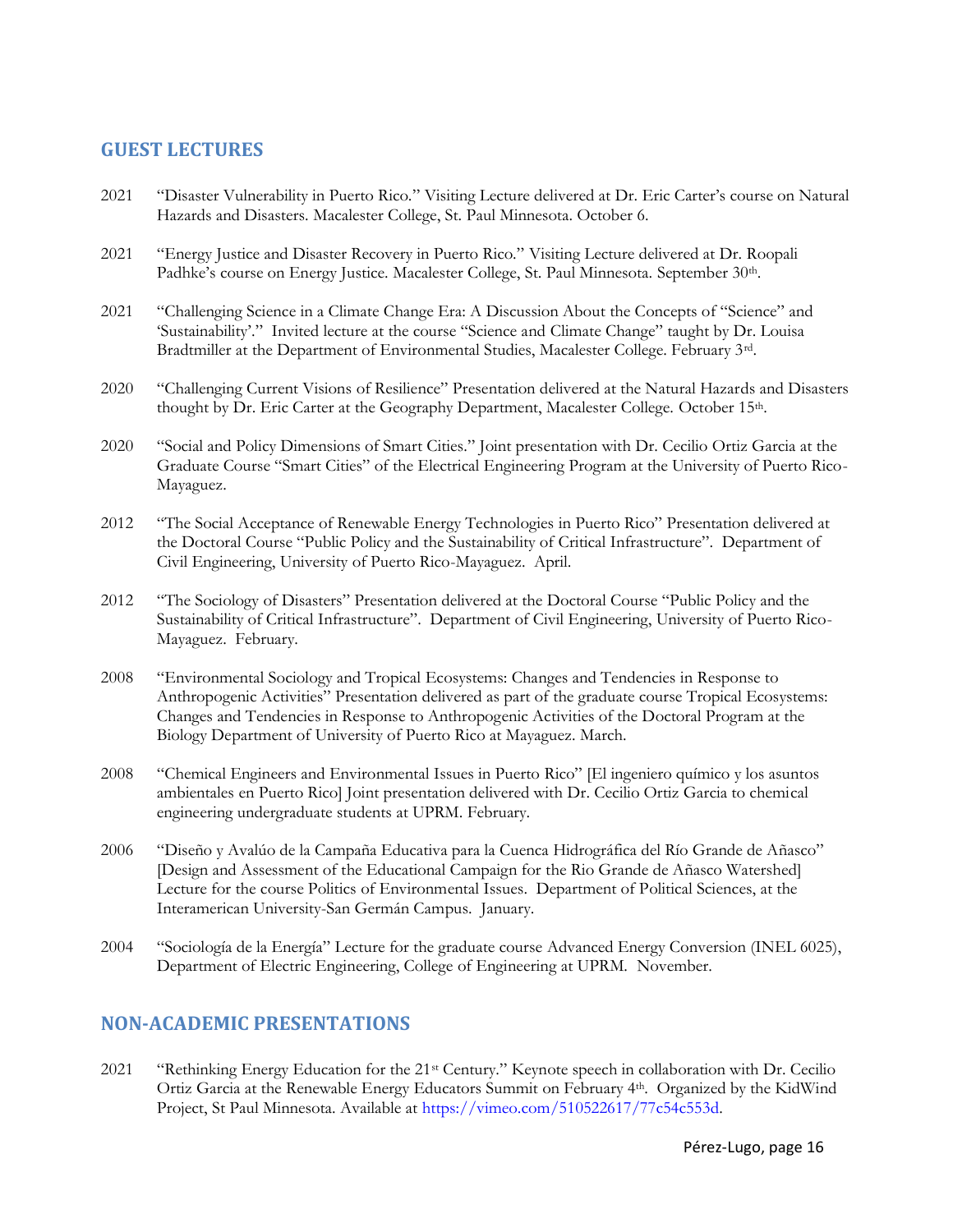- 2020 Facebook live about the role of interdisciplinary collaboration and research in resolving wicked problems. Organized by Dr. Eduardo Lugo and his project "Impacto Juventud". March 25. Available at: <https://fb.watch/2g-wbkc1ZO/>
- 2019 Panelist for the U.S.-Caribbean Resilience Partnership Working Group Meeting on the panel titled "Voices from the field: How the 2017 Hurricanes Impacted the Caribbean - Lessons Learned and Best Practices. Barbados. Oct. 23-24, 2019[. https://globalresilience.northeastern.edu/event/u-s-caribbean](https://globalresilience.northeastern.edu/event/u-s-caribbean-resilience-partnership/)[resilience-partnership/](https://globalresilience.northeastern.edu/event/u-s-caribbean-resilience-partnership/)
- 2019 "Voices, Institutions, Resilience and Equity: Reflections on Ignorance Manufacturing as a Policy Tool in Post María Puerto Rico." Panel presentation (Caribbean Voices: An Institutional Perspective) at the conference Caribbean Strong: Building Resilience with Equity. Organized by the Puerto Rico Science, Technology, and Research Trust. February 28, 2019. San Juan, PR. [https://prsciencetrust.org/caribbeanstrong/.](https://prsciencetrust.org/caribbeanstrong/)
- 2018 "The Role of Universities in the Reconstruction of Puerto Rico's Electric System". Presentation delivered at the Smart Electric Power Alliance (SEPA). SEPA Headquarters, Washington, DC. September 14. [\(https://sepapower.org\)](https://sepapower.org/)
- 2010 "Proposal for the development of a Social Acceptance to Renewable Energy Technologies Toolbox" Presentation delivered at the Office of Energy Affairs, San Juan, PR. September.
- 2008 "Policy, the Environment and Society: Teachers as Agents of Social Change" [Política Pública, Ambiente y Sociedad: El magisterio como agente de cambio social] Joint presentation delivered with Dr. Cecilio Ortiz Garcia at the teacher's workshop "Centración XI: Los ejes transversales en la acción pedagógica" at the UPR-Ponce. February.
- 2008 Environmental Policy and Society: Teachers as Agents of Social Change" Workshop delivered to teachers participating the the Centracion XI: Ejes transversales en la accion pedagogica. UPR-Ponce.
- 2008 The Role of the Chemical Engineer in Solving Environmental Issues in PR. Talk delivered to doctoral students of the Chemical Engineering Program at UPRM.
- 2007 "Sociological Aspects of the Energy Problem of Puerto Rico" Presentation delivered at panel on social and economic aspects of energy in Puerto Rico of the Forum "In Agreement with Sustainable Energy, and now, how to get there?" ["De acuerdo con la Energía Sostenible y Ahora ¿Cómo llegar allí?"] at the University of Puerto Rico-Mayaguez. May.
- 2007 "Designing a Successful Community Service Project: Contributions of the Sociological Thinking." Presentation/Workshop delivered at the 31<sup>st</sup> District Conference of the Altrusa International, Inc. at Guayanilla, PR. April.
- 2006 "What to do with a Bachelor's Degree in Sociology?" Presentation and orientation session delivered to the 2006 first year cohort of students at the Department of Social Sciences at UPRM. August, 2006.
- 2006 "Literature Reviews: Methodological and Conceptual Dimensions." Presentation and workshop delivered to the 2006 cohort of interns at the Minority Serving Institution Initiative Orientation of the Population Fellows Program. School of Public Health, University of Michigan-Ann Arbor. May.
- 2005 "Racial and Ethnic Vulnerability in Disaster Situations: The Case of Hurricane Katrina." Presentation delivered at the panel on Environmental Impact of Hurricane Katrina: Lessons of the Future of 10th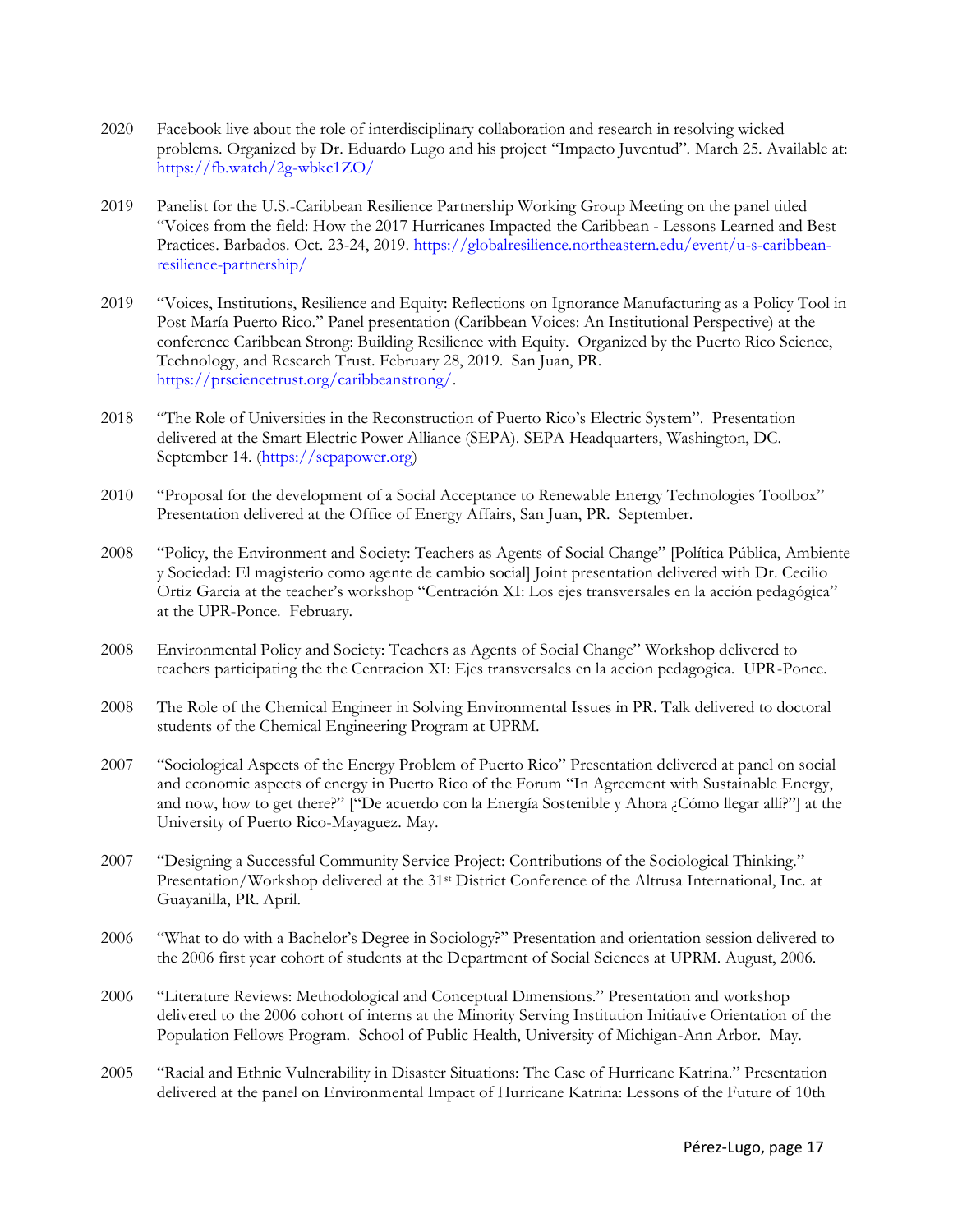Annual National Hispanic Sustainable Energy & Environmental Conference of the National Hispanic Environmental Council in Seattle, WA. November.

- 2004 "Diseño y avalúo de los complementos curriculares para Ciencias Naturales y Ciencias Sociales de K-12mo grado creados para la campaña educativa del CIMP." Presentation on the Stakeholder Forum of the Comprehensive Integrative Management Plan for the Mayaguez Bay Watershed Annual Meeting. At the Mayaguez Holiday Inn, November.
- 2004 "Infusing Research in the Upper Division Curriculum through Students Participation in Research Conferences." Presentation for the breakout session about research conferences at the ASA IDA Capstone Conference. June, 2004, Maryland.
- 2004 "A Talk about Graduate School Application process." Presentation delivered to Seniors Students at the Department of Social Sciences, UPRM. October 28.

### **SYNERGISTIC ACTIVITIES**

- 2021 Reviewer for El Centro Journal Center for Puerto Rican Studies Hunter College, CUNY.
- 2020 Member of the Union of Concerned Scientists' Center for Science and Democracy working group to better understand and inform activism and advocacy within the science community. <https://www.ucsusa.org/science-advocacy-working-group>
- 2020 Member of the Converge Working Group on Community Resilience and COVID-19. [https://converge.colorado.edu/resources/covid-19/working-groups/issues-impacts](https://converge.colorado.edu/resources/covid-19/working-groups/issues-impacts-recovery/community-resilience-and-covid-19)[recovery/community-resilience-and-covid-19](https://converge.colorado.edu/resources/covid-19/working-groups/issues-impacts-recovery/community-resilience-and-covid-19)
- 2020 Reviewer for the Journal of Cleaner Production
- 2019 Participation in the USDA AFRI BNRE Sustainable Biomass Feedstock panel, held virtually September 16, 2019, in Washington, D.C.
- 2018-19Co-coordinator of the Global Convergence Laboratory Study Abroad in Puerto Rico (ARCH 5250), at University of Minnesota. http://environment.umn.edu/leadership/acara/courses-programs/studyabroad/#arch5250-top /<https://www.umnconvergencepuertorico.org/umn-about>
- 2018-19Co-coordinator of the Study Abroad Course titled "Public Health in Crisis" for the State University of New York-Albany. [https://ualbany.studioabroad.com/index.cfm?FuseAction=programs.ViewProgram&Program\\_ID=106](https://ualbany.studioabroad.com/index.cfm?FuseAction=programs.ViewProgram&Program_ID=10623) [23](https://ualbany.studioabroad.com/index.cfm?FuseAction=programs.ViewProgram&Program_ID=10623)
- 2018-19Collaborator with the Puerto Rico Recovery Assistance Legal Clinic at the State University of New York Law School at Buffalo [http://www.law.buffalo.edu/beyond/clinics/puerto-rico-recovery-assistance](http://www.law.buffalo.edu/beyond/clinics/puerto-rico-recovery-assistance-legal-clinic.html)[legal-clinic.html](http://www.law.buffalo.edu/beyond/clinics/puerto-rico-recovery-assistance-legal-clinic.html)
- 2018 Reviewer for the book "Emerging Voices in Natural Hazards Research Special Populations".
- 2018 Reviewer for CENTRO, the Journal of the Center for Puerto Rican Studies at Hunter College
- 2018 UPR Representative to the Council of Environmental Deans and Directors, National Council for Science and the Environment, Washington DC. April 2018-Present.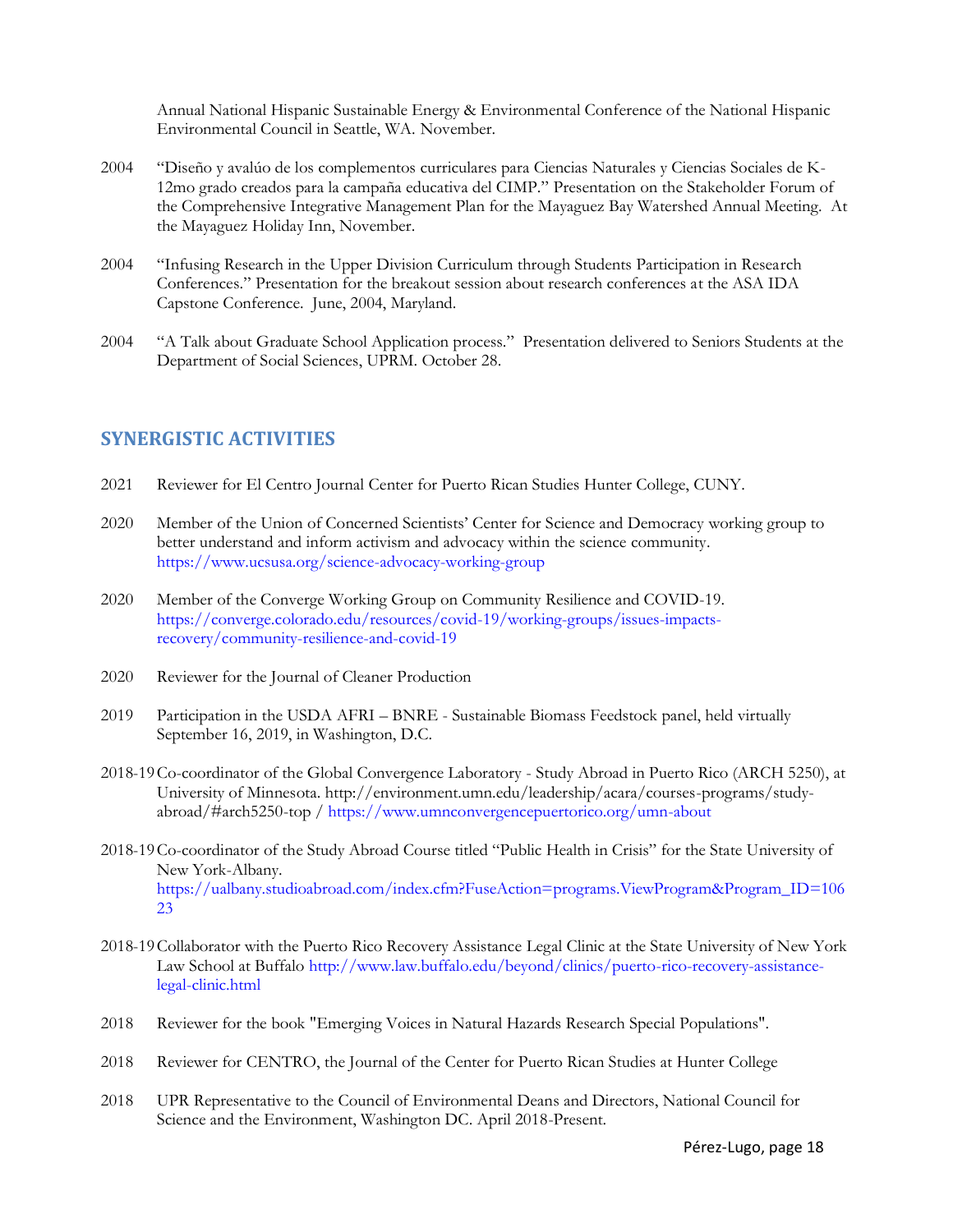- 2017 Co-founder of the RISE-PR (Resiliency through Innovation in Sustainable Energy for Puerto Rico) Interuniversity Collaborative Platform in partnership with the School for the Future of Innovation in Society at Arizona State University, Tempe AZ.
- 2015 Co-founder and steering committee member of the National Institute of Energy and Island Sustainability (INESI) of the University of Puerto Rico.
- 2015-16Member of the Editorial Board of the International Journal of Economic Development
- 2014-16Mentor of the Delta Student Society at the Department of Social Sciences, UPRM.
- 2013-19Founding Member of the Agenda Ciudadana Foundation
- 2011-16Vice-president and Researcher at Environmental Policy Solutions, Inc.
- 2010-19Member of the Editorial Board of the Academic Journal Sociological Inquiry.
- 2010-11Affiliated Faculty Member of the Doctoral Program in Environmental Sciences at University of Puerto Rico-Rio Piedras
- 2009-19Technical advisor for the Energy Stakeholder Roundtable of PR.
- 2009-10Co-Developer of the "Social Impact Module" for the CIVIS project at UPRM
- 2009 Co-Author of the Memorandum of Agreement between UPRM and Aspenall Energies, LLC to create the first Wind Energy Lab of Puerto Rico. (Signed in 2009)
- 2008-13Faculty Coordinator of the project "Sustainable Development for Rural Communities: Social, Health, Economic, and Environmental Advances" at UPRM.
- 2008-10 Affiliated Faculty to the NSF-IGERT "Intelligent Diagnostics for Aging Civil Infrastructure (ID-ACI)" at UPRM-Faculty of Engineering and Northeastern University.
- 2008-10Affiliated Faculty to the NSF-IGERT "Natural/Human Systems in the Urbanizing Tropics" at the Biology Department, the Environmental Science Graduate Program and the Crest-Center for Applied Tropical Ecology and Conservation at University of Puerto Rico-Río Piedras.
- 2007 Coordinator of the creation, development and implementation of a minor concentration in Environmental Sociology and Policy at the Sociology Program of the Department of Social Sciences UPRM.
- 2007 Co-author of the proposal for the creation of ITEAS and member of its Executive Committee (Instituto Tropical de Energía, Ambiente y Sociedad) at University of Puerto Rico at Mayaguez.
- 2007 Author of the Memorandum of Understanding for the creation of a UPRM Research Follow-up Experience for the Summer Research Opportunity Program (SROP) at UIC and program coordinator. (Signed in 2008)
- 2007 Member of the group of experts invited to participate in the roundtable "Facing the Consequences of Climate Change in Puerto Rico" to produce scientifically based proposals to government agencies to face global warming.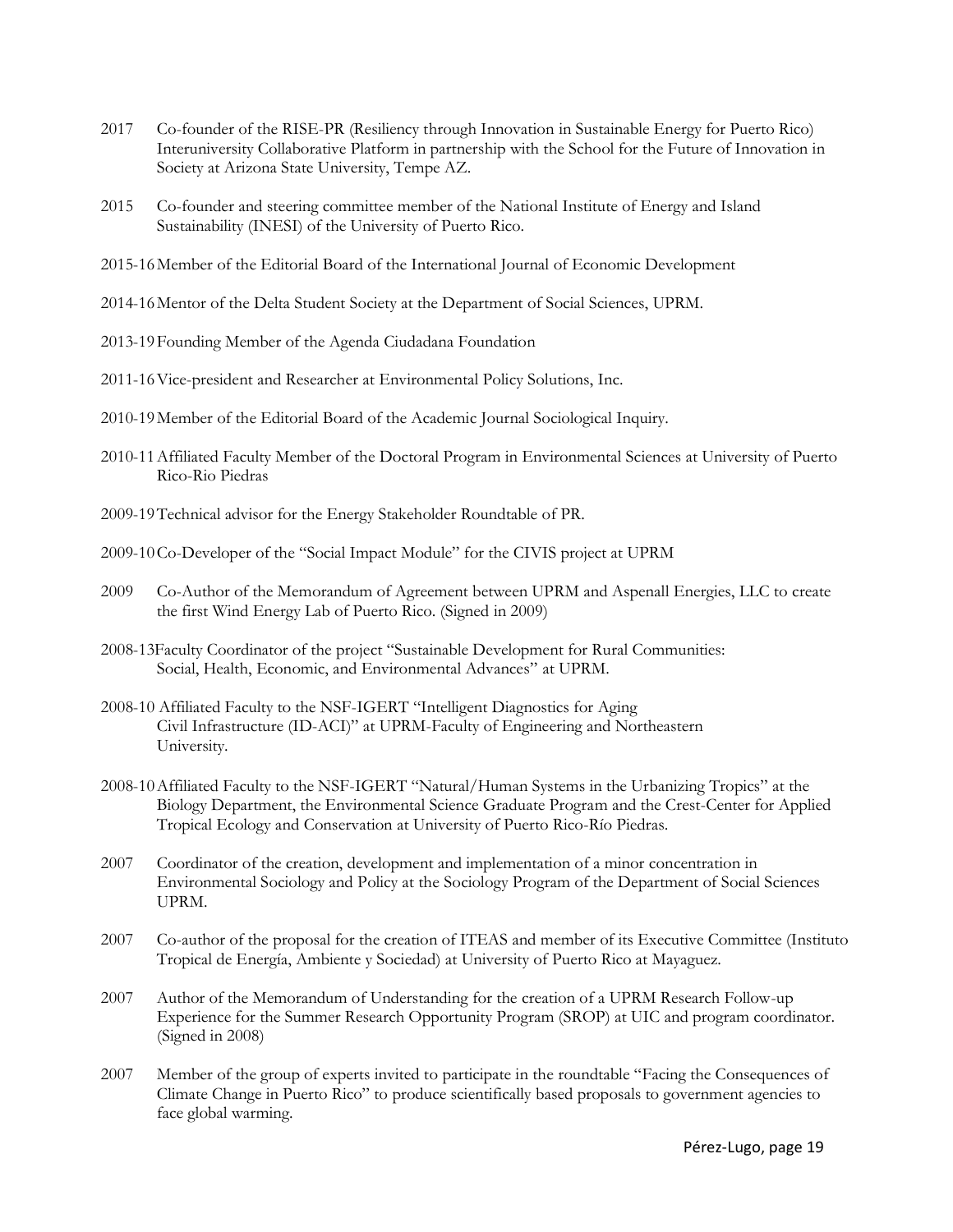- 2007-08Coordinator of the Sustainability Thrust of ITEAS (Tropical Institute of Energy, Environment and Society).
- 2006 Member of the Interdisciplinary Group for the Development of Environmental Capacity at the UPR.
- 2005 Co-author of Memorandum of Understanding between the Department of Social Sciences at UPRM and the Population Fellows Program at UMICH to establish a UPRM Follow-Up Program to the Hispanic Serving Institutions Initiative Summer Internship and program coordinator. (Submitted on August,
- 2004. Approved and signed on March 11<sup>th</sup>, 2005.)
- 2004-06Board Member of the Minority Serving Institution Summer Initiative of the Population Fellows Program of the School of Public Health at the University of Michigan-Ann Arbor.
- 2005 Coordinator of the participation a group of seven UPRM student from the Department of Social Sciences in the 10th Annual National Hispanic Sustainable Energy & Environmental Conference of the National Hispanic Environmental Council in Seattle, WA. November, 2005.
- 2005 Invited Organizer of the Disasters Session "[Disasters form Above: Managers' Perspectives and Policy](http://convention2.allacademic.com/index.php?click_key=1&session_id=7718&cmd=Search+Load+Session&PHPSESSID=1557cec3baccd33fe690ae404d4b420b)  [Implications](http://convention2.allacademic.com/index.php?click_key=1&session_id=7718&cmd=Search+Load+Session&PHPSESSID=1557cec3baccd33fe690ae404d4b420b)" at the 2005 American Sociological Association Annual Meeting. August, 2005.
- 2005 Invited Organizer of the Disasters Session "[Disasters from Below: A Victims' Centered Approach to](http://convention2.allacademic.com/index.php?click_key=1&session_id=7719&cmd=Search+Load+Session&PHPSESSID=1557cec3baccd33fe690ae404d4b420b)  [Sociology of Disasters](http://convention2.allacademic.com/index.php?click_key=1&session_id=7719&cmd=Search+Load+Session&PHPSESSID=1557cec3baccd33fe690ae404d4b420b)" at the 2005 American Sociological Association Annual Meeting. August, 2005.
- 2005 Judge of the Regional Scientific Fair in Behavioral Sciences. Department of Education, Mayaguez Region. 2nd semester of the academic year 2004-2005.
- 2005-14Member of the Environment and Society Group at the Center for Applied Social Research (CISA), UPRM.
- 2004-14Member of the Techno-Social Studies Group at UPRM
- 2004-07Mentor of the UPRM Follow-Up Program to the Minority Serving Institutions Initiative Summer Internship. Department of Social Sciences at University of Puerto Rico-Mayaguez and the Population Fellows Program of the School of Public Health at the University of Michigan-Ann Arbor.
- 2004 Program Coordinator for EPA's National Network for Environmental Management Studies (NMEMS).
- 2004 Reviewer for the Special Issue on Disasters for the International Journal of Sociology and Social Policy (IJSSP).
- 2002-14Faculty Mentor for the Sociology Student Union at University of Puerto Rico-Mayaguez.
- 2002 Elected School Official (member of the Grievances Committee) at the Greater Brunswick Charter School, New Brunswick, New Jersey.
- 2001 Parent's Workshop "Multiculturalism, Prejudice, and Discrimination: How to talk to your children about diversity." Delivered to parents of the Puerto Rican Action Board Mario Gonzalez Child Development Center on May 23, 2001.
- 2000 Presider of the session "Environmental Sociology: Organization and Equity Issues" at the 95<sup>th</sup> Annual Meeting of the American Sociological Association. Celebrated in Washington, D.C. in August, 2000.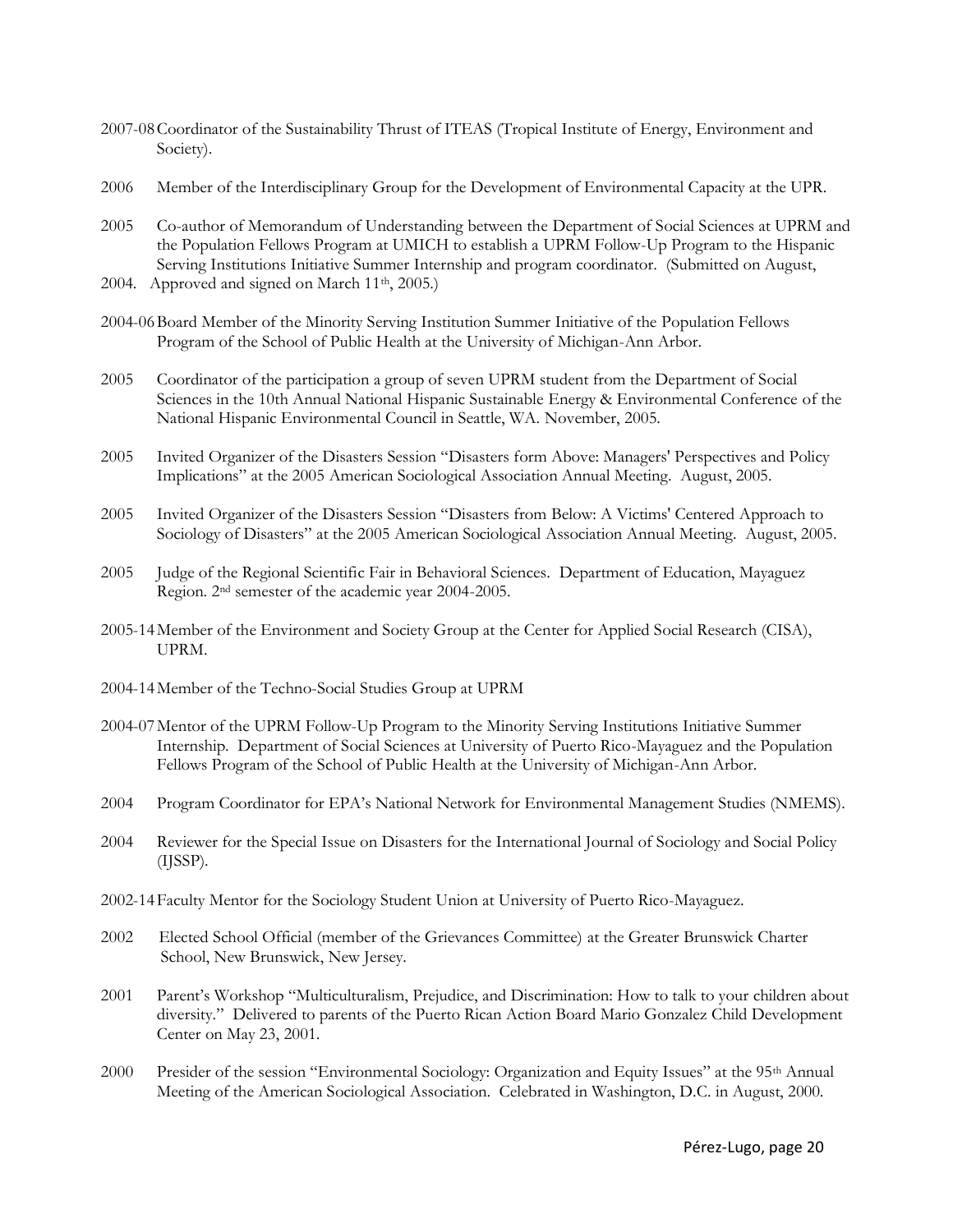1999-00 Graduate Student Representative in the Committee for Undergraduate Teaching. Department of Sociology at Rutgers, the State University of New Jersey.

# **CREATED COURSES AND PROGRAMS**

Minor in Environmental Sociology and Policy

Course: Introduction to Sociology

Course: Social Research Applied to Energy Issues

Course: Sociology of Disasters

Course: Energy, Society and the Environment

Course: Introduction to Environmental Sociology

Course: Human Dimensions of Environmental Change

# **NOMINATIONS AND RECOGNITIONS**

- 2014 Nomination for the Position of Dean of Students at UPRM
- 2014 Nomination for the Position of Dean of Arts and Sciences at UPRM
- 2014 Recognition to Teaching Excellence, Department of Social Sciences UPRM
- 2014 Recognition to Excellence in Research, Department of Social Sciences UPRM
- 2007 Dedication of the XVI Annual Undergraduate Research Symposium: The Contributions of Undergraduate Students to Applied Social Sciences by the Sociology Student Union of the University of PR-Mayaguez.
- 2002 Recognized as an Honorable Mention Scholar by the Minority Fellowship Committee of the Society for the Study of Social Problems.
- 1998 Graduate School Fellowship for Doctoral Studies in Sociology Graduate School, New Brunswick. Rutgers, The State University of New Jersey.

# **FEATURED IN PROFESSIONAL PUBLICATIONS AND PEER REVIEWED ARTICLES**

De Onís, Catalina M., Emilia Cubelos, and Maria del Rocio Ortiz Chavarria (2021) "No había humanidad": Critiquing English Monolingualism and Other Entwined Systems of White Supremacy in Local Emergency Management Responses. *Social Justice* Vol. 47, Nos. 1–2

De Onis, Catalina M. (Forthcoming book) "Energy Islands: Metaphors of Power, Extractivism, and Justice."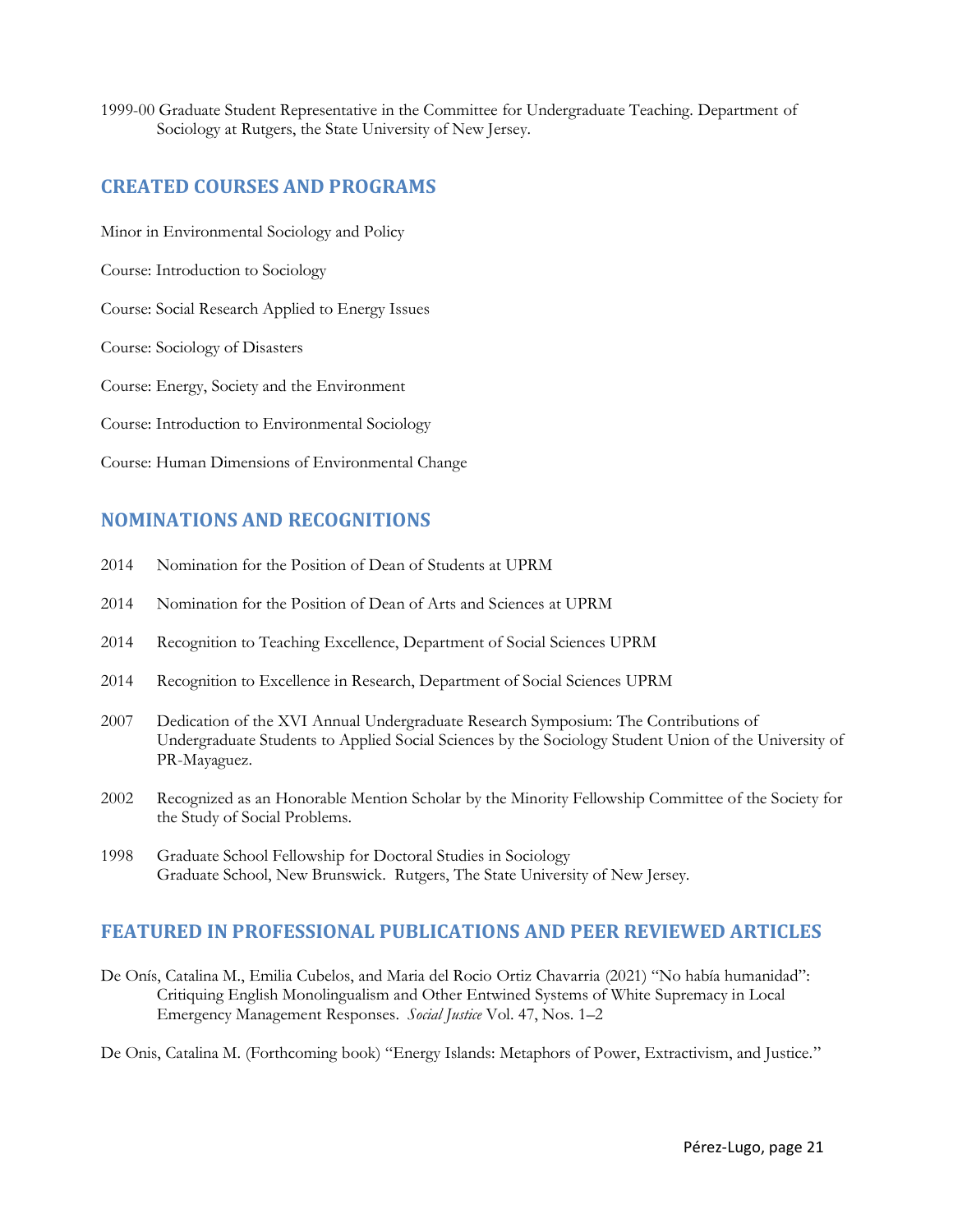- Smith-Nonini, S (2020) "The Debt/Energy Nexus behind Puerto Rico's Long Blackout: From Fossil Colonialism to New Energy Poverty." Latin American Perspectives, Issue 232, Vol. 47 No. 3, May 2020, 64–86
- Miller, S. (2018). Creating opportunities to collaborate amidst disaster: new opportunities for academia. Cities & Health, 1-4.
- De Onis, Catalina M. (2018, January 29) "Energy Colonialism Powers the Ongoing Natural Disaster in Puerto Rico". Frontiers in Communication: Perspective. 3:2, doi: 10.3389/fcomm.2018.00002.
- Hopton, Matthew E. and Matthew T. Heberling, Eds. (2012) "Proceedings of Quantifying sustainability in Puerto Rico: A Scientific Discussion." EPA Number: EPA/600/R/12/723
- Smith-Nonini, S. and Roque Nonini. (2019) "DisemPOWERed: Puerto Rico's Perfect Storm." Academic Film. <https://www.gofundme.com/disempoweredfilm>

### **NEWS AND MEDIA APPEARANCES**

- 2020 "Profesores del Recinto Universitario de Mayagüez ganan prestigiosa beca" by Gerardo Alvarado and published by El Nuevo Dia on November 8th. [https://www.elnuevodia.com/noticias/locales/notas/profesores-del-recinto-universitario-de-mayaguez](https://www.elnuevodia.com/noticias/locales/notas/profesores-del-recinto-universitario-de-mayaguez-ganan-prestigiosa-beca/)[ganan-prestigiosa-beca/](https://www.elnuevodia.com/noticias/locales/notas/profesores-del-recinto-universitario-de-mayaguez-ganan-prestigiosa-beca/)
- 2020 "A Disastrous Methane Gas Scheme Threatens Puerto Rico's Energy Future", by Ruth Santiago, Catalina M. de Onís, Kenji Cataldo, and Hilda Lloréns and published in NACLA on June 4th. <https://nacla.org/news/2020/06/04/methane-gas-scheme-puerto-rico-energy>
- 2020 "UEP Colloquium: Disaster Response as Transition Management" published by Cities@Tufts on April 16.<https://www.citiesattufts.com/post/title>
- 2019 "Universidades del mundo aprenden del huracán María" Written by Gerardo Alvarado León and published by CienciaPR on December 11. [https://www.cienciapr.org/es/external-news/universidades](https://www.cienciapr.org/es/external-news/universidades-del-mundo-aprenden-del-huracan-maria)[del-mundo-aprenden-del-huracan-maria](https://www.cienciapr.org/es/external-news/universidades-del-mundo-aprenden-del-huracan-maria)
- 2019 "Role of universities examined in disaster-preparedness, response and recovery" by Kristie Auman-Bauer. Published in Penn State News on December 05, 2019. [https://news.psu.edu/story/600887/2019/12/05/academics/role-universities-examined-disaster](https://news.psu.edu/story/600887/2019/12/05/academics/role-universities-examined-disaster-preparedness-response-and)[preparedness-response-and](https://news.psu.edu/story/600887/2019/12/05/academics/role-universities-examined-disaster-preparedness-response-and)
- 2019 "UPR participa en foro sobre cambio climático RISE", by Prensa RUM. Published on Friday, November 22, 2019**.** [https://www.uprm.edu/portada/2019/11/22/upr-participa-en-foro-sobre](https://www.uprm.edu/portada/2019/11/22/upr-participa-en-foro-sobre-cambio-climatico-rise/)[cambio-climatico-rise/](https://www.uprm.edu/portada/2019/11/22/upr-participa-en-foro-sobre-cambio-climatico-rise/)
- 2019 "UPR Partners with UAlbany to Develop Strategies for Responding to Extreme Weather and Changing Climate." Newsroom, The Weekly Journal Nov 18, 2019. [https://www.theweeklyjournal.com/online\\_features/upr-partners-with-ualbany-to-develop-strategies](https://www.theweeklyjournal.com/online_features/upr-partners-with-ualbany-to-develop-strategies-for-responding-to/article_8222b82c-0a26-11ea-9600-7b2bf1ce7c5d.html)[for-responding-to/article\\_8222b82c-0a26-11ea-9600-7b2bf1ce7c5d.html](https://www.theweeklyjournal.com/online_features/upr-partners-with-ualbany-to-develop-strategies-for-responding-to/article_8222b82c-0a26-11ea-9600-7b2bf1ce7c5d.html)
- 2019 "Expertos comparten su conocimiento sobre el huracán María en talleres en Nueva York." Article written by Marga Parés Arroyo and published by El Nuevo Día on Sunday, November 17, 2019. [https://www.elnuevodia.com/noticias/locales/nota/expertoscompartensuconocimientosobreelhuracan](https://www.elnuevodia.com/noticias/locales/nota/expertoscompartensuconocimientosobreelhuracanmariaentalleresennuevayork-2529981/) [mariaentalleresennuevayork-2529981/](https://www.elnuevodia.com/noticias/locales/nota/expertoscompartensuconocimientosobreelhuracanmariaentalleresennuevayork-2529981/)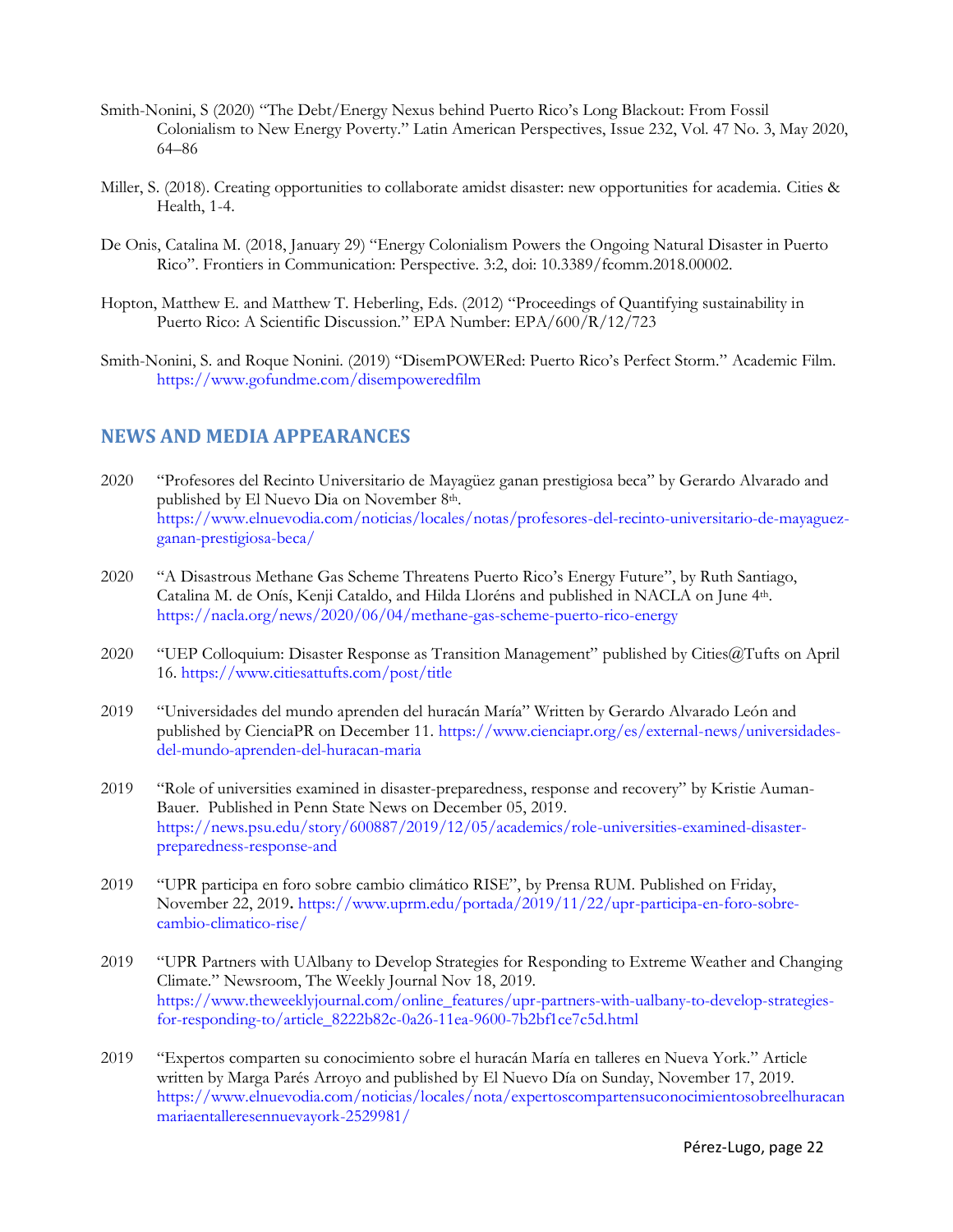- 2019 "Puerto Rico's clean-energy and grid-restoration efforts still in doubt." Article written by [Jillian Melero,](https://thebulletin.org/biography/jillian-melero/)  and published by Bulletin of the Atomic Scientist on October 24, 2019. [https://thebulletin.org/2019/10/puerto-ricos-clean-energy-and-grid-restoration-efforts-still-in](https://thebulletin.org/2019/10/puerto-ricos-clean-energy-and-grid-restoration-efforts-still-in-doubt/?fbclid=IwAR2W73cNXan8ZhirX6VN0AVygs2xzoPZhMjvow4d3o8t_l2xI0VnAB1Fx_E)[doubt/?fbclid=IwAR2W73cNXan8ZhirX6VN0AVygs2xzoPZhMjvow4d3o8t\\_l2xI0VnAB1Fx\\_E](https://thebulletin.org/2019/10/puerto-ricos-clean-energy-and-grid-restoration-efforts-still-in-doubt/?fbclid=IwAR2W73cNXan8ZhirX6VN0AVygs2xzoPZhMjvow4d3o8t_l2xI0VnAB1Fx_E)
- 2019 Department of Geography (DoG) News and Events "Coffee Hour speakers Marla Lugo-Perez (left) and Cecilio Ortiz Garcia (right) with Speakers Committee Chair Erica Smithwick (center), after the September 13 talk, 'Understanding Hurricane Maria: Disaster Response as Transition Management,' which is available to view now on the new Coffee Hour Channel." <https://sites.psu.edu/dogblog/2019/09/17/3433/>
- 2019 "University of Minnesota, Puerto Rico Groups Explore Energy." Article published by AP News on January 27.<https://www.apnews.com/04d3d96b393e4d4d834b526e9cea2194>
- 2019 "UMN collaborates with Puerto Rico to explore sustainable energy". Article written by Natalie Rademacher and published by the Minnesota Daily on January 24. [https://www.mndaily.com/article/2019/01/n-umn-collaborates-with-puerto-rico-to-explore](https://www.mndaily.com/article/2019/01/n-umn-collaborates-with-puerto-rico-to-explore-sustainable-energy)[sustainable-energy](https://www.mndaily.com/article/2019/01/n-umn-collaborates-with-puerto-rico-to-explore-sustainable-energy)
- 2019 "Republicans Attack Puerto Rico's Plan to Go 100 Percent Renewable: 'It's Just Unrealistic'". Article by [Alexander C. Kaufman](https://www.huffpost.com/author/alexander-c-kaufman) and published by The Huffpost on April 09, 2019. [https://www.huffpost.com/entry/republicans-puerto-rico\\_n\\_5caced64e4b0e833aa320f1a.](https://www.huffpost.com/entry/republicans-puerto-rico_n_5caced64e4b0e833aa320f1a) Also available in [https://grist.org/article/republicans-attack-puerto-ricos-plan-to-go-100-percent-renewable](https://grist.org/article/republicans-attack-puerto-ricos-plan-to-go-100-percent-renewable-its-just-unrealistic/)[its-just-unrealistic/.](https://grist.org/article/republicans-attack-puerto-ricos-plan-to-go-100-percent-renewable-its-just-unrealistic/)
- 2019 "Rebuilding, privatization of Puerto Rico's electric utility debated at U.S. House hearing" by Eva Lloréns Vélez, published by the Caribbean Bussiness on April 10, 2019. [https://caribbeanbusiness.com/rebuilding-privatization-of-puerto-ricos-electric-utility-debated-at-u-s](https://caribbeanbusiness.com/rebuilding-privatization-of-puerto-ricos-electric-utility-debated-at-u-s-house-hearing/)[house-hearing/](https://caribbeanbusiness.com/rebuilding-privatization-of-puerto-ricos-electric-utility-debated-at-u-s-house-hearing/)
- 2019 "U.S. House to hold hearing Tuesday on status of 'Rebuilding and Privatization of the Puerto Rico Electric Power Authority." By [Caribbean Business](https://caribbeanbusiness.com/author/cb-admin/) on April 8, 2019. [https://caribbeanbusiness.com/u](https://caribbeanbusiness.com/u-s-house-to-hold-hearing-tuesday-on-status-of-rebuilding-and-privatization-of-the-puerto-rico-electric-power-authority/)[s-house-to-hold-hearing-tuesday-on-status-of-rebuilding-and-privatization-of-the-puerto-rico-electric](https://caribbeanbusiness.com/u-s-house-to-hold-hearing-tuesday-on-status-of-rebuilding-and-privatization-of-the-puerto-rico-electric-power-authority/)[power-authority/](https://caribbeanbusiness.com/u-s-house-to-hold-hearing-tuesday-on-status-of-rebuilding-and-privatization-of-the-puerto-rico-electric-power-authority/)
- 2019 PREPA's situation 'complex,' result of 'perfect storm'. News is my Business. April 10, 2019. <https://newsismybusiness.com/prepas-situation-complex-result-of-perfect-storm/>
- 2019 Testimony before the House Committee of Natural Resources during the hearings on the privatization of the Puerto Rico Electric Power Authority, April 7, 2019. [https://youtu.be/\\_JvAw1GRswA.](https://youtu.be/_JvAw1GRswA)
- 2019 "U Of M, Puerto Rico Groups Explore Energy: *Puerto Rico and the University of Minnesota are working together to explore more resilient sources of energy in the aftermath of Hurricane Maria.*" [HISPANIC COMMUNITY,](https://www.hispanicoutlook.com/categories/Hispanic-Community) Hispanic Outlook on Education Magazine. [https://www.hispanicoutlook.com/articles/puerto-rico](https://www.hispanicoutlook.com/articles/puerto-rico-energy)[energy](https://www.hispanicoutlook.com/articles/puerto-rico-energy)
- 2019 "U Students Partner With University of Puerto Rico to Explore Energy Transitions." Article by Amelia Narigon, published by the College of Design at University of Minnesota. <http://designatmnblog.com/tag/marla-perez-lugo/>
- 2019 Frank Interviews "In Conversation with INESI." [http://www.franknews.us/interviews/236/in](http://www.franknews.us/interviews/236/in-conversation-with-inesi)[conversation-with-inesi](http://www.franknews.us/interviews/236/in-conversation-with-inesi)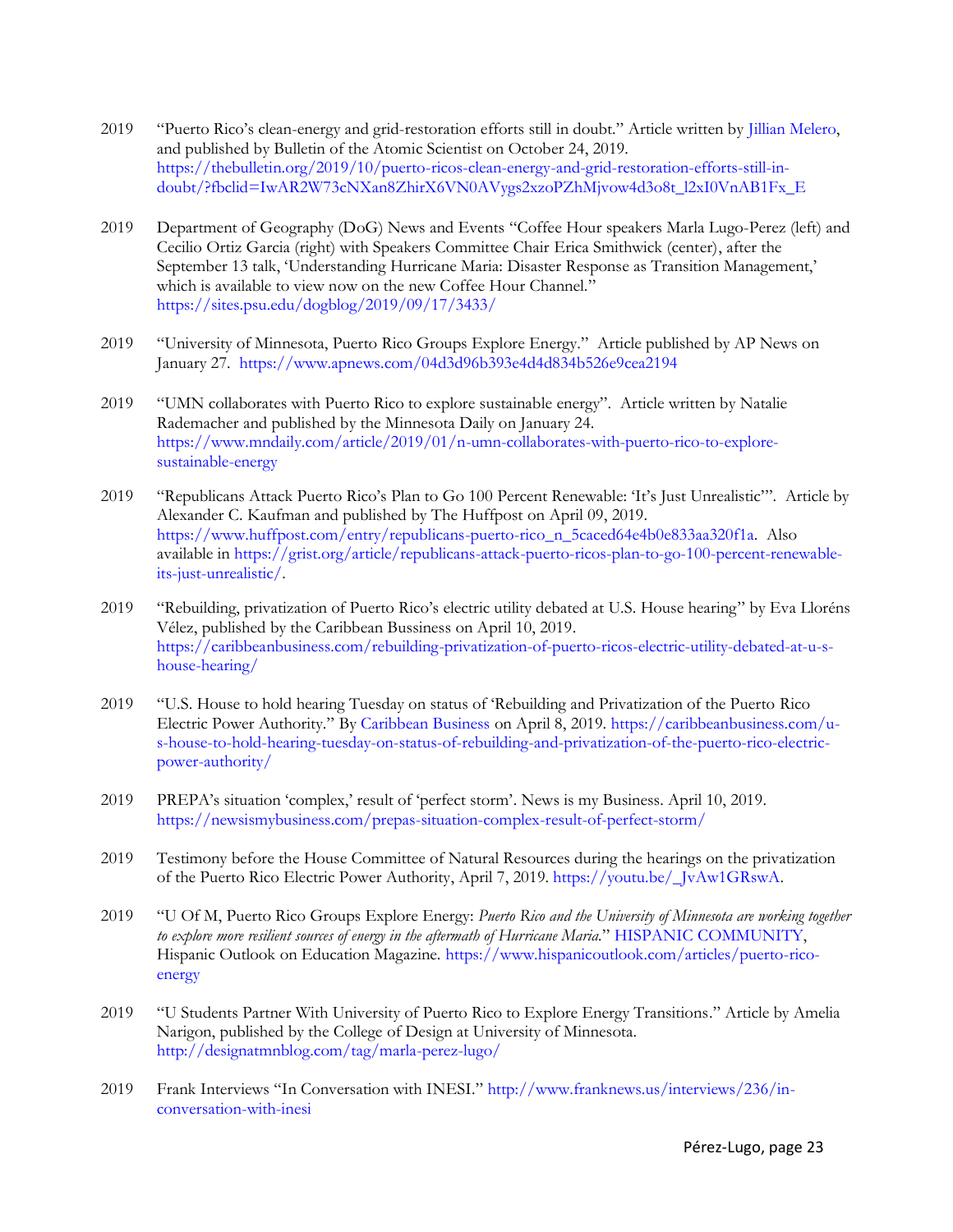- 2018 ResiliencEE: Our Story.<https://www.resilientsee-pr.com/our-story>
- 2018 "Un año después." Article by Azyadeth Vélez Candelario and published Prensa RUM on Friday, September 28.<https://www.uprm.edu/portada/2018/09/28/un-ano-despues/>
- 2018 "Meeting between Professors from University of Puerto Rico in Mayaguez (UPRM) and NASA Earth Science Disasters Program." NASA Earth Science Disaster Program. Thursday, September 13, 2018. [https://disasters.nasa.gov/meetings/meeting-between-professors-university-puerto-rico-mayaguez](https://disasters.nasa.gov/meetings/meeting-between-professors-university-puerto-rico-mayaguez-uprm-and-nasa-earth-science)[uprm-and-nasa-earth-science](https://disasters.nasa.gov/meetings/meeting-between-professors-university-puerto-rico-mayaguez-uprm-and-nasa-earth-science)
- 2018 "Puerto Rico's power grid was weak, not dead, before hurricanes" By [Manuela Tobias,](https://www.politifact.com/truth-o-meter/staff/manuela-tobias/) and published by POLITIFACT at the Poynter Institute on Thursday, September 13th, 2018. [https://www.politifact.com/truth-o-meter/statements/2018/sep/13/donald-trump/puerto-ricos](https://www.politifact.com/truth-o-meter/statements/2018/sep/13/donald-trump/puerto-ricos-power-grid-was-weak-not-dead-hurrican/)[power-grid-was-weak-not-dead-hurrican/](https://www.politifact.com/truth-o-meter/statements/2018/sep/13/donald-trump/puerto-ricos-power-grid-was-weak-not-dead-hurrican/)
- 2018 "Puerto Rican scholars analyze the crisis on the island at Princeton: Professors talk about their experience attending the current summer program at the premier university." Written by José A. Delgado and published by El Nuevo Dia on August 7. [https://www.elnuevodia.com/english/news/story/puerto-rican-scholars-analyze-the-crisis-on-the](https://www.elnuevodia.com/english/news/story/puerto-rican-scholars-analyze-the-crisis-on-the-island-at-princeton/)[island-at-princeton/](https://www.elnuevodia.com/english/news/story/puerto-rican-scholars-analyze-the-crisis-on-the-island-at-princeton/)
- 2018 "Princeton University hosts artists, scholars from Puerto Rico." Article and podcast by Peter Crimmins, published by WHYY, Philadelphia and Delaware. [https://whyy.org/segments/princeton-university](https://whyy.org/segments/princeton-university-hosts-artists-scholars-from-puerto-rico/)[hosts-artists-scholars-from-puerto-rico/](https://whyy.org/segments/princeton-university-hosts-artists-scholars-from-puerto-rico/)
- 2018 Visiting Scholars and Artists from Puerto Rico (VISAPUR). Summer Visiting Scholar at the electronic page of the Program in Latin American Studies, Princeton University. July. [\(https://plas.princeton.edu/people/visiting-scholars-artists-puerto-rico\)](https://plas.princeton.edu/people/visiting-scholars-artists-puerto-rico) [\(https://plas.princeton.edu/people/marla-perez-lugo\)](https://plas.princeton.edu/people/marla-perez-lugo)
- 2018 "New program helps Puerto Rican scholars research impacts of Hurricane Maria." Article written by Katie Tam and published by The Daily Princetonian. July. [http://www.dailyprincetonian.com/article/2018/07/new-program-helps-puerto-rican-scholars](http://www.dailyprincetonian.com/article/2018/07/new-program-helps-puerto-rican-scholars-research-impacts-of-hurricane-maria)[research-impacts-of-hurricane-maria](http://www.dailyprincetonian.com/article/2018/07/new-program-helps-puerto-rican-scholars-research-impacts-of-hurricane-maria)
- 2018 "University of Minnesota architects work to aid Puerto Rico." Article written by AMIE STAGER and published by AP News on July 14. <https://www.apnews.com/0e079c8eb8194d9f908ad1fb9eb7f323>
- 2018 "Puerto Rico: Maria's Laboratory for Scientific Collaboration." Article written by Kimber Price, PhD, and published by The Medium: STEM and Culture Chronicle on July 11, 2018. [https://medium.com/stem-and-culture-chronicle/puerto-rico-marias-laboratory-for-scientific](https://medium.com/stem-and-culture-chronicle/puerto-rico-marias-laboratory-for-scientific-collaboration-cda67e48cabf)[collaboration-cda67e48cabf](https://medium.com/stem-and-culture-chronicle/puerto-rico-marias-laboratory-for-scientific-collaboration-cda67e48cabf)
- 2018 "Green Energy Colonialism? Local Experts Left Out of Puerto Rico's Post-Hurricane Energy Planning" by Emma Foehringer Merchant March 08. Greentech Media. [https://www.greentechmedia.com/articles/read/green-energy.](https://www.greentechmedia.com/articles/read/green-energy)
- 2018 "El hostigamiento sexual en el RUM alcanza altos niveles." Article in El Nuevo Dia by Gerardo E. Alvarado León**.** Monday, march 19. [https://lite.elnuevodia.com/noticias/locales/nota/elhostigamientosexualenelrumalcanzaaltosniveles-](https://lite.elnuevodia.com/noticias/locales/nota/elhostigamientosexualenelrumalcanzaaltosniveles-2407594/)[2407594/](https://lite.elnuevodia.com/noticias/locales/nota/elhostigamientosexualenelrumalcanzaaltosniveles-2407594/)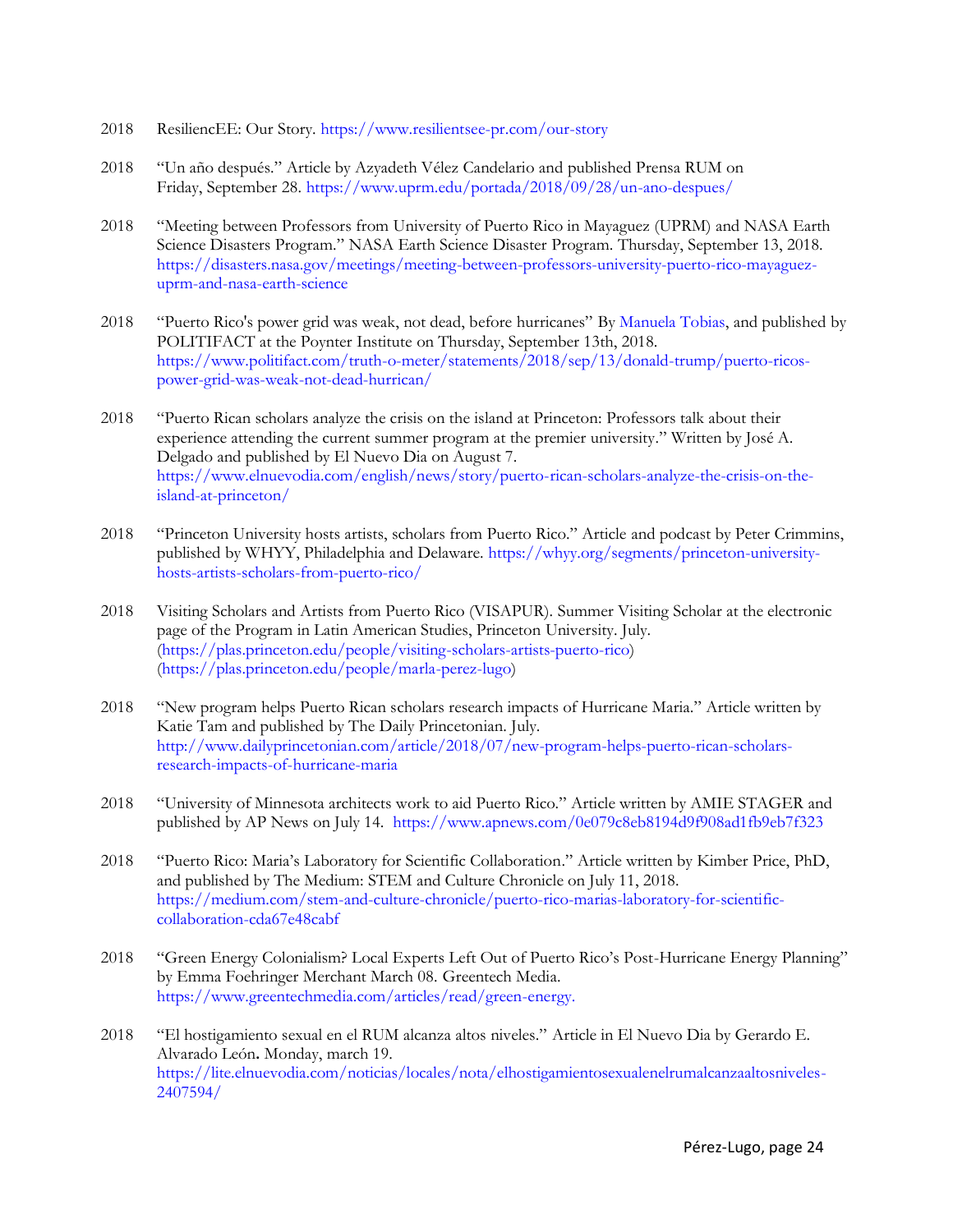- 2018 "Energy Colonialism Powers the Ongoing Unnatural Disaster in Puerto Rico" by Catalina M. de Onís Perspective article. Front. Commun., 29 January [\(https://doi.org/10.3389/fcomm.2018.00002\)](https://doi.org/10.3389/fcomm.2018.00002))
- 2017 "Coming Out of the Dark: Puerto Rico seeks to restore its way of life by clinging to diesel and gasoline, increasing even more the cost of living, a cycle that, according to experts, should give way to energy "democratization". October 8. [\(https://www.elnuevodia.com/english/english/nota/comingoutofthedark-2364260/\)](https://www.elnuevodia.com/english/english/nota/comingoutofthedark-2364260/))
- 2017 "Puerto Rican Energy Researchers Excluded from Island's Energy Transition Deliberations." By Catalina de Onis. Latino Rebels. [www.latinorebels.com/2017/10/16/puerto-rican-energy-researchers.](http://www.latinorebels.com/2017/10/16/puerto-rican-energy-researchers)
- 2017 "El Recinto Universitario de Mayagüez estrena oferta ambiental: Estudiantes tomarán cursos en Sociología y Política Pública" [https://www.paralanaturaleza.org/el-recinto-universitario-de-mayaguez](https://www.paralanaturaleza.org/el-recinto-universitario-de-mayaguez-estrena-oferta-ambiental/)[estrena-oferta-ambiental/](https://www.paralanaturaleza.org/el-recinto-universitario-de-mayaguez-estrena-oferta-ambiental/)
- 2016 "Sociología Ambiental 101 por la Dra. Marla Perez Lugo" Published on May 11, 2016 by [Instituto de la Cienica y Tecnología en América Latina \(ICTAL\).](https://www.youtube.com/channel/UC1d_ts5txFC5Y8LOpjbgI4w) [https://archivo.ictal.org.](https://www.youtube.com/redirect?redir_token=Lv9EhXkuRsSkH91zAP13lLRRl_B8MTU1OTkxODY5N0AxNTU5ODMyMjk3&q=https%3A%2F%2Farchivo.ictal.org&event=video_description&v=eCE1EVHCb8s)
- 2015 "Reacciona la administración del Colegio de Mayagüez a estudio sobre hostigamiento sexual" Article by La Calle published in the [Redaccion y comunicados](https://lacallerevista.com/author/redaccion) section. Noviembre 12. [https://lacallerevista.com/comunidad/reacciona-la-administracion-del-colegio-de-mayaguez-a-estudio](https://lacallerevista.com/comunidad/reacciona-la-administracion-del-colegio-de-mayaguez-a-estudio-sobre-hostigamiento-sexual/27890)[sobre-hostigamiento-sexual/27890](https://lacallerevista.com/comunidad/reacciona-la-administracion-del-colegio-de-mayaguez-a-estudio-sobre-hostigamiento-sexual/27890)
- 2015 "Prevalente el acoso en el RUM". Article by Gerardo Alvarado, published by El Nuevo Dia on November 11. [https://www.pressreader.com/puerto...nuevo-dia/.../2816253041900...](https://www.pressreader.com/puerto-rico/el-nuevo-dia/20151111/281625304190002)
- 2012 Panel on the role of mass media on promoting sustainability at the COHEMIS Conference "Improving Life Through Sustainability". Video posted by the Instituto de la Ciencia y Tecnología en América Latina (ICTAL) [https://www.youtube.com/watch?v=TYVW01W8g\\_I](https://www.youtube.com/watch?v=TYVW01W8g_I)
- 2011 Marla Pérez Lugo, Sociologia Ambiental. Video posted by the Instituto de la Ciencia y Tecnología en América Latina (ICTAL).<https://youtu.be/eCE1EVHCb8s>
- 2009 "Learning Science in the Tropics" Article by Rebecca Carrero and published at UPRM News and Events.<http://www.uprm.edu/news/articles/as2009015en.html>
- 2007 "Se orientan sobre administración pública." Article by Prensa Rum published in News and Events on January.<http://www.uprm.edu/news/articles/as2007003.html>
- 2005 Interview published in the MSI Newsletter emphasizing contribution and mentorship in the first research follow-up program for the Population Fellows Program in the nation.
- 2004 "Conocimiento y conciencia sobre cuenca hidrográfica." Article by Kattia María Chico and published at UPRM News and Events.<http://www.uprm.edu/news/articles/as0872004.html>

# **RECORDED CLASSES, WEBINARS AND PODCASTS**

2021 "Puerto Rico's Precarious Resilience: Interview with Marla Perez-Lugo" Shareable's The Response Podcast by [Tom Llewellyn](https://www.shareable.net/author/tom-llewellyn/) on [September 15, 2021.](https://www.shareable.net/2021/09/) [https://www.shareable.net/puerto-ricos-precarious](https://www.shareable.net/puerto-ricos-precarious-resilience-interview-with-marla-perez-lugo/)[resilience-interview-with-marla-perez-lugo/](https://www.shareable.net/puerto-ricos-precarious-resilience-interview-with-marla-perez-lugo/)